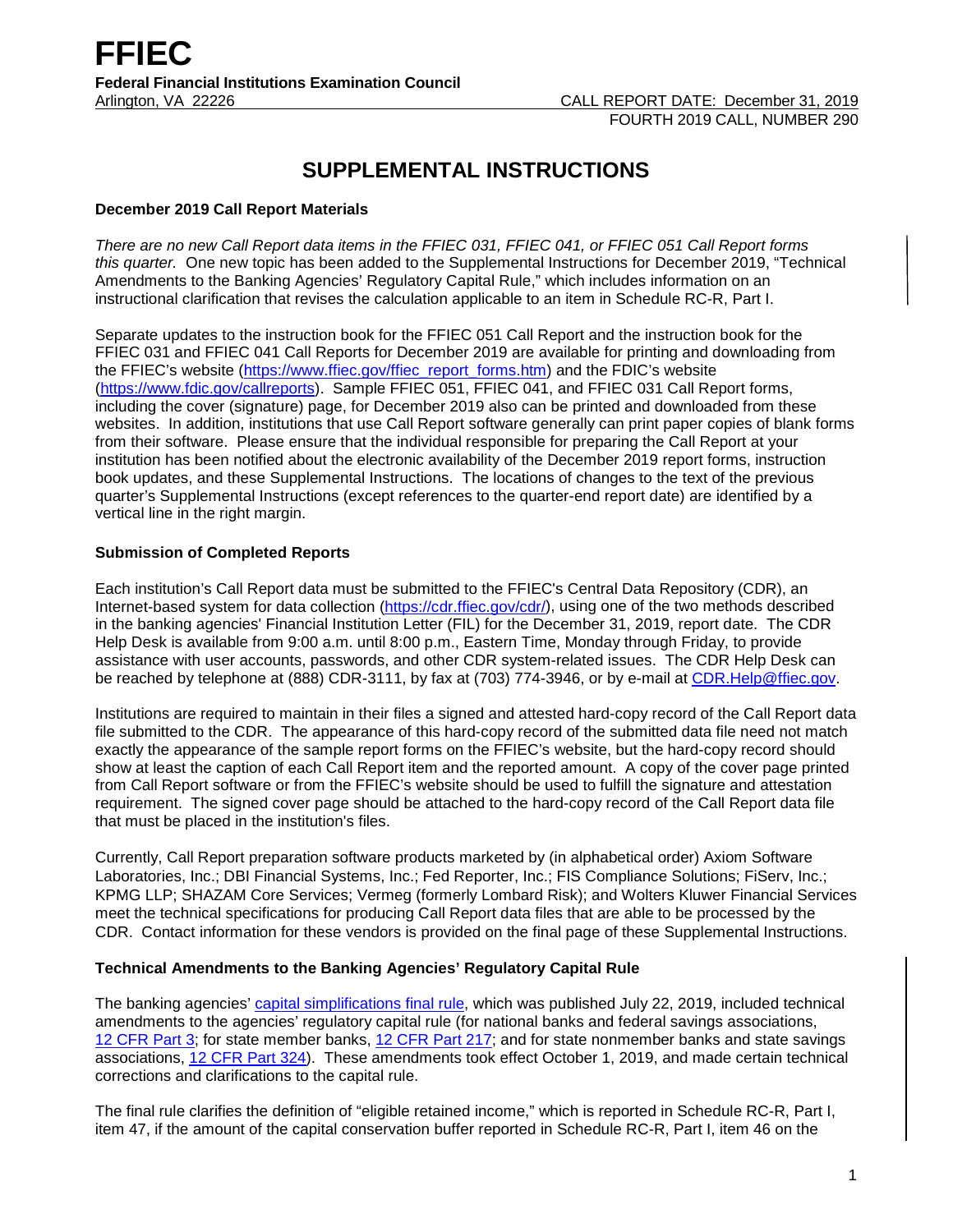FFIEC 051, item 46.a on the FFIEC 031 and the FFIEC 041, in general, is less than or equal to the required minimum capital conservation buffer of 2.5000 percent. The Call Report instruction book updates for this quarter include clarified instructions for item 47 that result in a revision of the calendar quarters upon which the eligible retained income to be reported in item 47 should be based. The clarified instructions state, for example, that the amount of eligible retained income an institution would report in item 47 for the December 31, 2019, report date should be based on the net income attributable to the institution for the four calendar quarters ending on December 31, 2019.

In addition, the final rule adds the European Stability Mechanism and the European Financial Stability Facility to the list of entities for which exposures to, and the portions of exposures guaranteed by, the entity receive a zero percent risk weight. This risk weight applies to the reporting of such exposures for the December 31, 2019, report date. The "Summary of Risk Weights for Exposures to Government and Public Sector Entities" in the General Instructions for Schedule RC-R, Part II, will be updated to reflect this addition at a future date.

# **Small Bank Assessment Credits**

As of September 30, 2018, the Deposit Insurance Fund (DIF) reserve ratio, the balance of the DIF as a percentage of estimated insured deposits, reached 1.36 percent, exceeding the statutorily required minimum reserve ratio of 1.35 percent. Under FDIC regulations issued pursuant to the Dodd-Frank Wall Street Reform and Consumer Protection Act, all insured depository institutions that were assessed as small institutions (generally, those with total consolidated assets of less than \$10 billion) at any time during the period from July 1, 2016, through September 30, 2018, were awarded assessment credits ("small bank assessment credits") for the portion of their assessments that contributed to the growth in the reserve ratio from the former minimum of 1.15 percent to 1.35 percent. The FDIC notified all such eligible institutions of their respective assessment credit amounts in January 2019.

As amended November 27, 2019, FDIC regulations further provide that, effective as of July 1, 2019, the FDIC will automatically apply small bank assessment credits up to the full amount of an institution's credits or its quarterly deposit insurance assessment, whichever is less, starting in the first quarterly assessment period in which the DIF reserve ratio is at least 1.38 percent and in each of the next three assessment periods thereafter in which this ratio is at least 1.35 percent. After assessment credits have been applied for four quarterly assessment periods, the FDIC will remit the full nominal value of an institution's remaining assessment credits, if any, in a single lump-sum payment to the institution in the next assessment period in which the DIF reserve ratio is at least 1.35 percent. The amended FDIC regulations are expected to result in more stable and predictable application of credits to quarterly assessments, permitting insured depository institutions to better budget for their assessment cash flow.

With the DIF reserve ratio reaching 1.40 percent as of June 30, 2019, the FDIC first applied small bank assessment credits to offset institutions' second quarter 2019 deposit insurance assessments, which were due September 30, 2019. The reserve ratio increased to 1.41 percent as of September 30, 2019. Therefore, the FDIC automatically applied small bank assessment credits to offset institutions' third quarter 2019 deposit insurance assessments, which were due December 30, 2019. When an institution that was awarded small bank assessment credits prepares its Call Report for December 31, 2019, it should offset (i.e., reduce) its deposit insurance assessment expense accruals for the second and third quarters of 2019 by the amount of assessment credits the FDIC applied against its deposit insurance assessments for these two quarters. Furthermore, consistent with the FDIC's amended assessment regulations governing the use of small bank assessment credits and considering the level and trend of the DIF reserve ratio, an institution awarded small bank assessment credits also may offset (i.e., reduce) the deposit insurance assessment expense it has accrued for the fourth quarter of 2019 by the remaining amount of its assessment credits or its assessment expense for the quarter, whichever is less, when it prepares its December 31, 2019, Call Report. Thus, the institution would include the amount of deposit insurance assessment expense accrued for the four quarters of 2019, net of the assessment credits applied or to be applied for the second, third, and fourth quarters of 2019, in Schedule RI, item 7.d, and, if applicable, Schedule RI-E, item 2.g, of the Call Report for December 31, 2019.

## **Reporting High Volatility Commercial Real Estate (HVCRE) Exposures**

Section 214 of the Economic Growth, Regulatory Relief, and Consumer Protection Act (EGRRCPA), which was enacted on May 24, 2018, adds a new Section 51 to the Federal Deposit Insurance Act governing the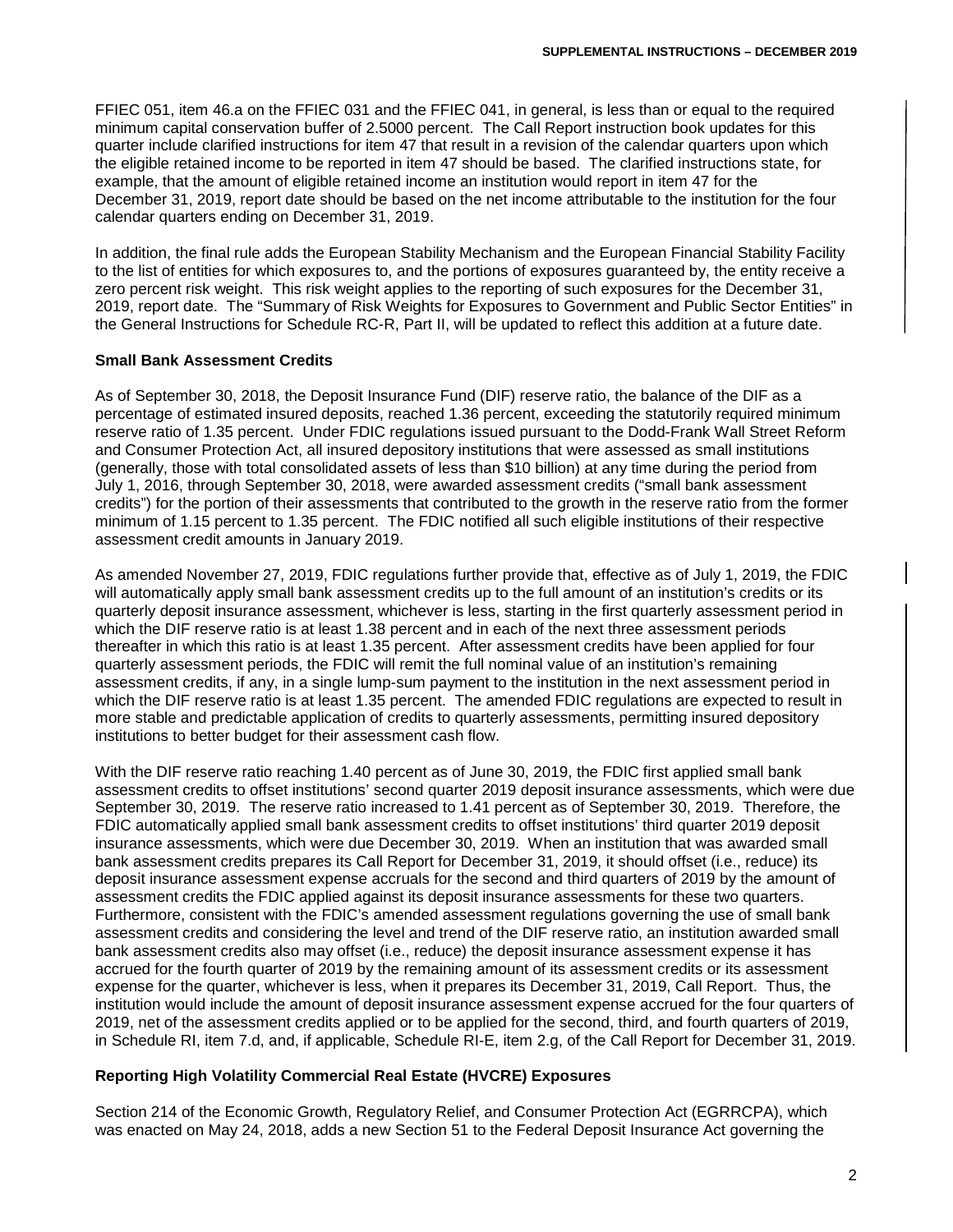risk-based capital requirements for certain acquisition, development, or construction (ADC) loans. EGRRCPA provides that, effective upon enactment, the banking agencies may only require a depository institution to assign a heightened risk weight to an HVCRE exposure if such exposure is an "HVCRE ADC Loan," as defined in this new law. Accordingly, an institution is permitted to risk weight at 150 percent only those commercial real estate exposures it believes meet the statutory definition of an "HVCRE ADC Loan." When reporting HVCRE exposures in the Call Report regulatory capital schedule (Schedule RC-R) as of June 30, 2018, and subsequent report dates, institutions may use available information to reasonably estimate and report only "HVCRE ADC Loans" held for sale and held for investment in Schedule RC-R, Part II, items 4.b and 5.b, respectively. Any "HVCRE ADC Loans" held for trading would be reported in Schedule RC-R, Part II, item 7. The portion of any "HVCRE ADC Loan" that is secured by collateral or has a guarantee that qualifies for a risk weight lower than 150 percent may continue to be assigned a lower risk weight when completing Schedule RC-R, Part II. Institutions may refine their estimates of "HVCRE ADC Loans" in good faith as they obtain additional information, such as the [final rule](https://www.govinfo.gov/content/pkg/FR-2019-12-13/pdf/2019-26544.pdf) on the regulatory capital treatment for HVCRE exposures published on December 13, 2019, and effective on April 1, 2020. However, institutions will not be required to amend Call Reports previously filed for report dates on or after June 30, 2018, as these estimates are adjusted, and institutions are not required to incorporate information contained in the final rule into their reporting and risk weighting of HVCRE exposures until report dates after the April 1, 2020, effective date of the [final rule.](https://www.govinfo.gov/content/pkg/FR-2019-12-13/pdf/2019-26544.pdf)

Alternatively, institutions may continue to report and risk weight HVCRE exposures in a manner consistent with the current Call Report instructions for Schedule RC-R, Part II, until the June 30, 2020, report date when the agencies' [final rule](https://www.govinfo.gov/content/pkg/FR-2019-12-13/pdf/2019-26544.pdf) amending their regulatory capital rule revising the definition of an HVCRE exposure to conform to the statutory definition of an "HVCRE ADC loan" takes effect for reporting purposes. For more detail, see the agencies' [final rule](https://www.govinfo.gov/content/pkg/FR-2019-12-13/pdf/2019-26544.pdf) published on December 13, 2019.

Section 214 of EGRRCPA, which includes the definition of "HVCRE ADC Loan," is provided in the Appendix to these Supplemental Instructions for your reference.

# **Goodwill Impairment Testing**

In January 2017, the FASB issued Accounting Standards Update (ASU) No. 2017-04, "Simplifying the Test for Goodwill Impairment," to address concerns over the cost and complexity of the two-step goodwill impairment test in Accounting Standards Codification (ASC) Subtopic 350-20, Intangibles–Goodwill and Other – Goodwill, that applies to an entity that has not elected the private company alternative for goodwill (which is discussed in the Glossary entry for "Goodwill" in the Call Report instructions). Thus, the ASU simplifies the subsequent measurement of goodwill by eliminating the second step from the test, which involves the computation of the implied fair value of a reporting unit's goodwill. Instead, under the ASU, when an entity tests goodwill for impairment, which must take place at least annually, the entity should compare the fair value of a reporting unit with its carrying amount. In general, the entity should recognize an impairment charge for the amount, if any, by which the reporting unit's carrying amount exceeds its fair value. However, the loss recognized should not exceed the total amount of goodwill allocated to that reporting unit. This one-step approach to assessing goodwill impairment applies to all reporting units, including those with a zero or negative carrying amount. An entity retains the option to perform the qualitative assessment for a reporting unit described in ASC Subtopic 350-20 to determine whether it is necessary to perform the quantitative goodwill impairment test.

For an institution that is a public business entity and is also a U.S. Securities and Exchange Commission (SEC) filer, as both terms are defined in U.S. generally accepted accounting principles (GAAP), the ASU is effective for goodwill impairment tests in fiscal years beginning after December 15, 2019. For a public business entity that is not an SEC filer, the ASU is effective for goodwill impairment tests in fiscal years beginning after December 15, 2020. For all other institutions, the ASU is effective for goodwill impairment tests in fiscal years beginning after December 15, 2021. Early adoption is permitted for goodwill impairment tests performed on testing dates after January 1, 2017. For Call Report purposes, an institution should apply the provisions of ASU 2017-04 to goodwill impairment tests on a prospective basis in accordance with the applicable effective date of the ASU. An institution that early adopts ASU 2017-04 for U.S. GAAP financial reporting purposes should early adopt the ASU in the same period for Call Report purposes.

For additional information, institutions should refer to ASU 2017-04, which is available at [https://www.fasb.org/jsp/FASB/Document\\_C/DocumentPage?cid=1176168778106&acceptedDisclaimer=true.](https://www.fasb.org/jsp/FASB/Document_C/DocumentPage?cid=1176168778106&acceptedDisclaimer=true)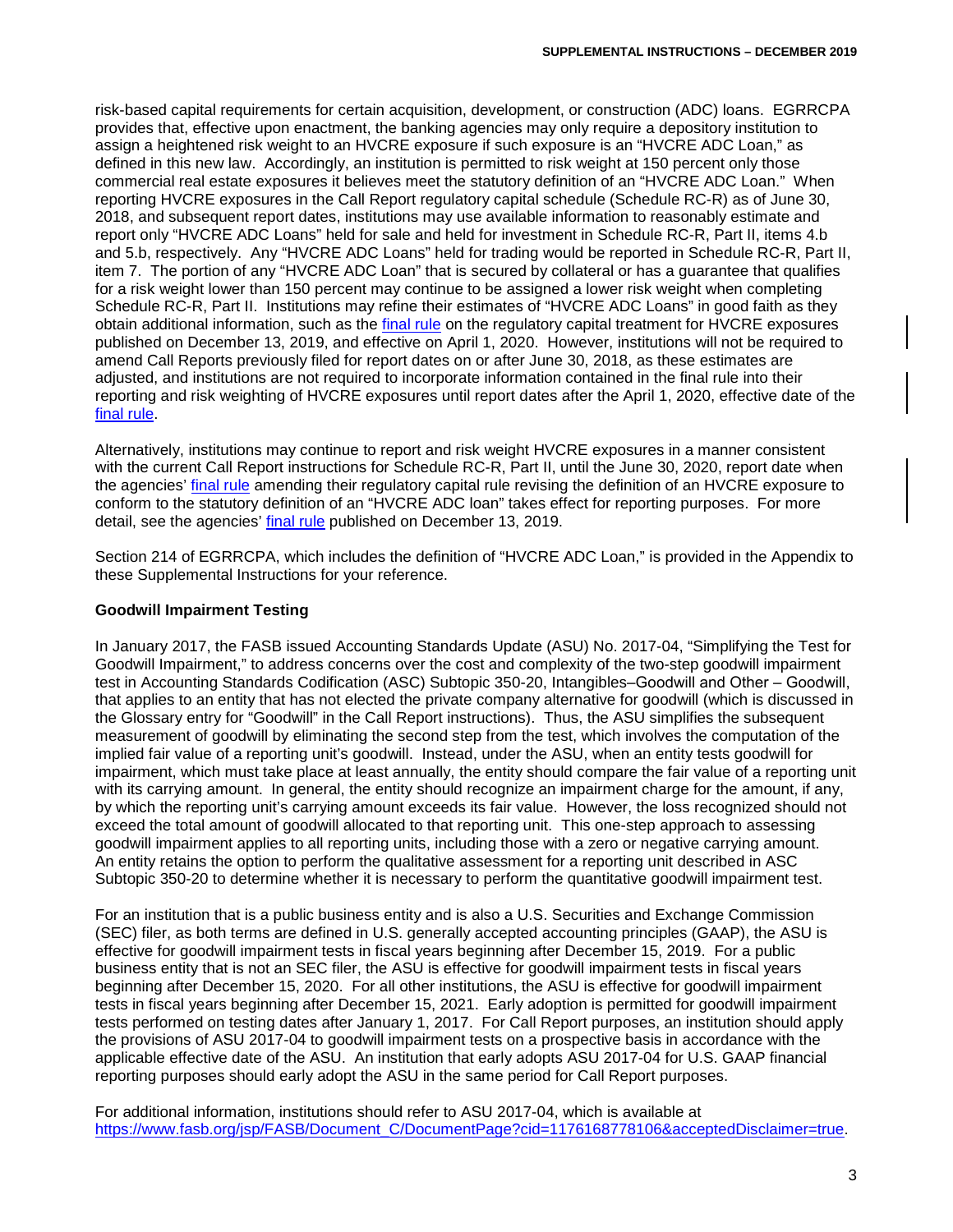# **Accounting and Reporting Implications of the Tax Cuts and Jobs Act**

On January 18, 2018, the banking agencies issued an [Interagency Statement on Accounting and Reporting](https://www.fdic.gov/news/news/financial/2018/fil18006a.pdf)  [Implications of the New Tax Law.](https://www.fdic.gov/news/news/financial/2018/fil18006a.pdf) The tax law was enacted on December 22, 2017, and is commonly known as the Tax Cuts and Jobs Act (the Act). U.S. GAAP requires the effect of changes in tax laws or rates to be recognized in the period in which the legislation is enacted. Thus, in accordance with ASC Topic 740, Income Taxes, the effects of the Act were to be recorded in an institution's Call Report for December 31, 2017, because the Act was enacted before year-end 2017. Changes in deferred tax assets (DTAs) and deferred tax liabilities (DTLs) resulting from the Act's lower corporate income tax rate and other applicable provisions of the Act were to be reflected in an institution's income tax expense in the period of enactment, i.e., the year-end 2017 Call Report. Institutions should refer to the Interagency Statement for guidance on the remeasurement of DTAs and DTLs, assessing the need for valuation allowances for DTAs, the effect of the remeasurement of DTAs and DTLs on amounts recognized in accumulated other comprehensive income (AOCI), the use for Call Report purposes of the measurement period approach described in the Securities and Exchange Commission's [Staff Accounting Bulletin No. 118](https://www.sec.gov/interps/account/staff-accounting-bulletin-118.htm) and a related FASB [Staff Q&A,](http://www.fasb.org/cs/ContentServer?c=Document_C&cid=1176169782120&d=&pagename=FASB%2FDocument_C%2FDocumentPage) and regulatory capital effects of the new tax law.

The Interagency Statement notes that the remeasurement of the DTA or DTL associated with an item reported in AOCI, such as unrealized gains (losses) on available-for-sale (AFS) securities, results in a disparity between the tax effect of the item included in AOCI and the amount recorded as a DTA or DTL for the tax effect of this item. However, when the new tax law was enacted, ASC Topic 740 did not specify how this disproportionate, or "stranded," tax effect should be resolved. On February 18, 2018, the FASB issued ASU No. 2018-02, "Reclassification of Certain Tax Effects from Accumulated Other Comprehensive Income," which allows institutions to eliminate the stranded tax effects resulting from the Act by electing to reclassify these tax effects from AOCI to retained earnings. Thus, this reclassification is permitted, but not required. ASU 2018-02 is effective for all entities for fiscal years beginning after December 15, 2018, and interim periods within those fiscal years. An institution electing to reclassify its stranded tax effects for U.S. GAAP financial reporting purposes should also reclassify these stranded tax effects in the same period for Call Report purposes. For additional information, institutions should refer to ASU 2018-02, which is available at [http://www.fasb.org/jsp/FASB/Document\\_C/DocumentPage?cid=1176170041017&acceptedDisclaimer=true.](http://www.fasb.org/jsp/FASB/Document_C/DocumentPage?cid=1176170041017&acceptedDisclaimer=true)

An institution that elects to reclassify the disproportionate, or stranded, tax effects of items within AOCI to retained earnings should not report any amounts associated with this reclassification in Call Report Schedule RI-A, Changes in Bank Equity Capital, because the reclassification is between two accounts within the equity capital section of Schedule RC, Balance Sheet, and does not result in any change in the total amount of equity capital.

When discussing the regulatory capital effects of the new tax law, the Interagency Statement explains that temporary difference DTAs that could be realized through net operating loss (NOL) carrybacks are treated differently from those that could not be realized through NOL carrybacks (i.e., those for which realization depends on future taxable income) under the agencies' regulatory capital rules. These latter temporary difference DTAs are deducted from common equity tier 1 (CET1) capital if they exceed certain CET1 capital deduction thresholds. However, for tax years beginning on or after January 1, 2018, the Act generally removes the ability to use NOL carrybacks to recover federal income taxes paid in prior tax years. Thus, except as noted in the following sentence, for such tax years, the realization of all federal temporary difference DTAs will be dependent on future taxable income and these DTAs would be subject to the CET1 capital deduction thresholds. Nevertheless, consistent with current practice under the regulatory capital rules, when an institution has paid federal income taxes for the current tax year, if all federal temporary differences were to fully reverse as of the report date during the current tax year and create a hypothetical federal tax loss that would enable the institution to recover federal income taxes paid in the current tax year, the federal temporary difference DTAs that could be realized from this source may be treated as temporary difference DTAs realizable through NOL carrybacks as of the regulatory capital calculation date.

## **Presentation of Net Benefit Cost in the Income Statement**

In March 2017, the FASB issued ASU No. 2017-07, "Improving the Presentation of Net Periodic Pension Cost and Net Periodic Postretirement Benefit Cost," which requires an employer to disaggregate the service cost component from the other components of the net benefit cost of defined benefit plans. In addition, the ASU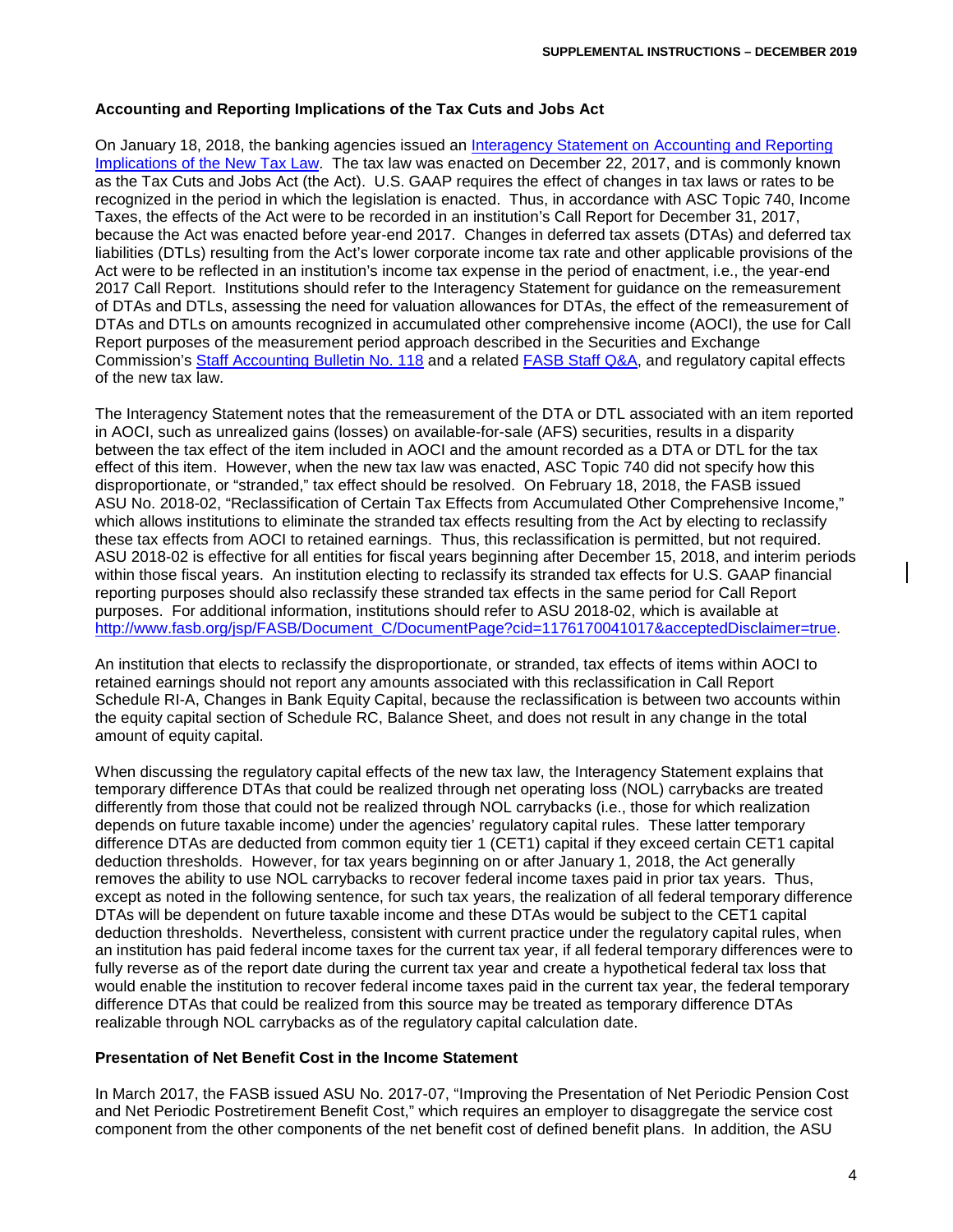requires these other cost components to be presented in the income statement separately from the service cost component, which must be reported with the other compensation costs arising during the reporting period.

For institutions that are public business entities, as defined under U.S. GAAP, ASU 2017-07 is currently in effect. For institutions that are not public business entities (i.e., that are private companies), the ASU is effective for fiscal years beginning after December 15, 2018, and interim periods beginning after December 15, 2019. Early adoption is permitted as described in the ASU. Refer to the Glossary entries for "public business entity" and "private company" in the Call Report instructions for further information on these terms.

For Call Report purposes, an institution should apply the new standard prospectively to the cost components of net benefit cost as of the beginning of the fiscal year of adoption. The service cost component of net benefit cost should be reported in Schedule RI, item 7.a, "Salaries and employee benefits." The other cost components of net benefit cost should be reported in Schedule RI, item 7.d, "Other noninterest expense."

For additional information, institutions should refer to ASU 2017-07, which is available at [http://www.fasb.org/jsp/FASB/Document\\_C/DocumentPage?cid=1176168888120&acceptedDisclaimer=true.](http://www.fasb.org/jsp/FASB/Document_C/DocumentPage?cid=1176168888120&acceptedDisclaimer=true)

#### **Credit Losses on Financial Instruments**

In June 2016, the FASB issued ASU No. 2016-13, "Measurement of Credit Losses on Financial Instruments," which introduces the current expected credit losses methodology (CECL) for estimating allowances for credit losses. Under CECL, an allowance for credit losses is a valuation account, measured as the difference between the financial assets' amortized cost basis and the net amount expected to be collected on the financial assets (i.e., lifetime credit losses). To estimate expected credit losses under CECL, institutions will use a broader range of data than under existing U.S. GAAP. These data include information about past events, current conditions, and reasonable and supportable forecasts relevant to assessing the collectability of the cash flows of financial assets.

The ASU is applicable to all financial instruments measured at amortized cost (including loans held for investment and held-to-maturity debt securities, as well as trade receivables, reinsurance recoverables, and receivables that relate to repurchase agreements and securities lending agreements), a lessor's net investments in leases, and off-balance-sheet credit exposures not accounted for as insurance, including loan commitments, standby letters of credit, and financial guarantees. The new standard does not apply to trading assets, loans held for sale, financial assets for which the fair value option has been elected, or loans and receivables between entities under common control.

The ASU also modifies the treatment of credit impairment on AFS debt securities. Under the new standard, institutions will recognize a credit loss on an AFS debt security through an allowance for credit losses, rather than the current practice required by U.S. GAAP of write-downs of individual securities for other-thantemporary impairment.

On November 15, 2019, the FASB issued ASU No. 2019-10 to defer the effective dates of ASU 2016-13 for certain institutions. Under this ASU, for institutions that are U.S. Securities and Exchange Commission (SEC) filers, excluding those that are "smaller reporting companies" as defined in the SEC's rules, ASU 2016-13 continues to be effective for fiscal years beginning after December 15, 2019, including interim periods within those fiscal years, i.e., January 1, 2020, for such entities with calendar year fiscal years. For all other entities, including those SEC filers that are smaller reporting companies, ASU 2016-13 now will take effect for fiscal years beginning after December 15, 2022, including interim periods within those fiscal years, i.e., January 1, 2023, for such entities with calendar year fiscal years. For all institutions, early application of the new credit losses standard is permitted for fiscal years beginning after December 15, 2018, including interim periods within those fiscal years.

Institutions must apply ASU 2016-13 for Call Report purposes in accordance with the effective dates set forth in the ASU as amended in November 2019. An institution that early adopts ASU 2016-13 for U.S. GAAP financial reporting purposes should also early adopt the ASU in the same period for Call Report purposes.

The agencies revised several Call Report schedules as of the March 31, 2019, report date in response to the revised accounting for credit losses under ASU 2016-13 (see [FIL-10-2019,](https://www.fdic.gov/news/news/financial/2019/fil19010.html) dated March 6, 2019). The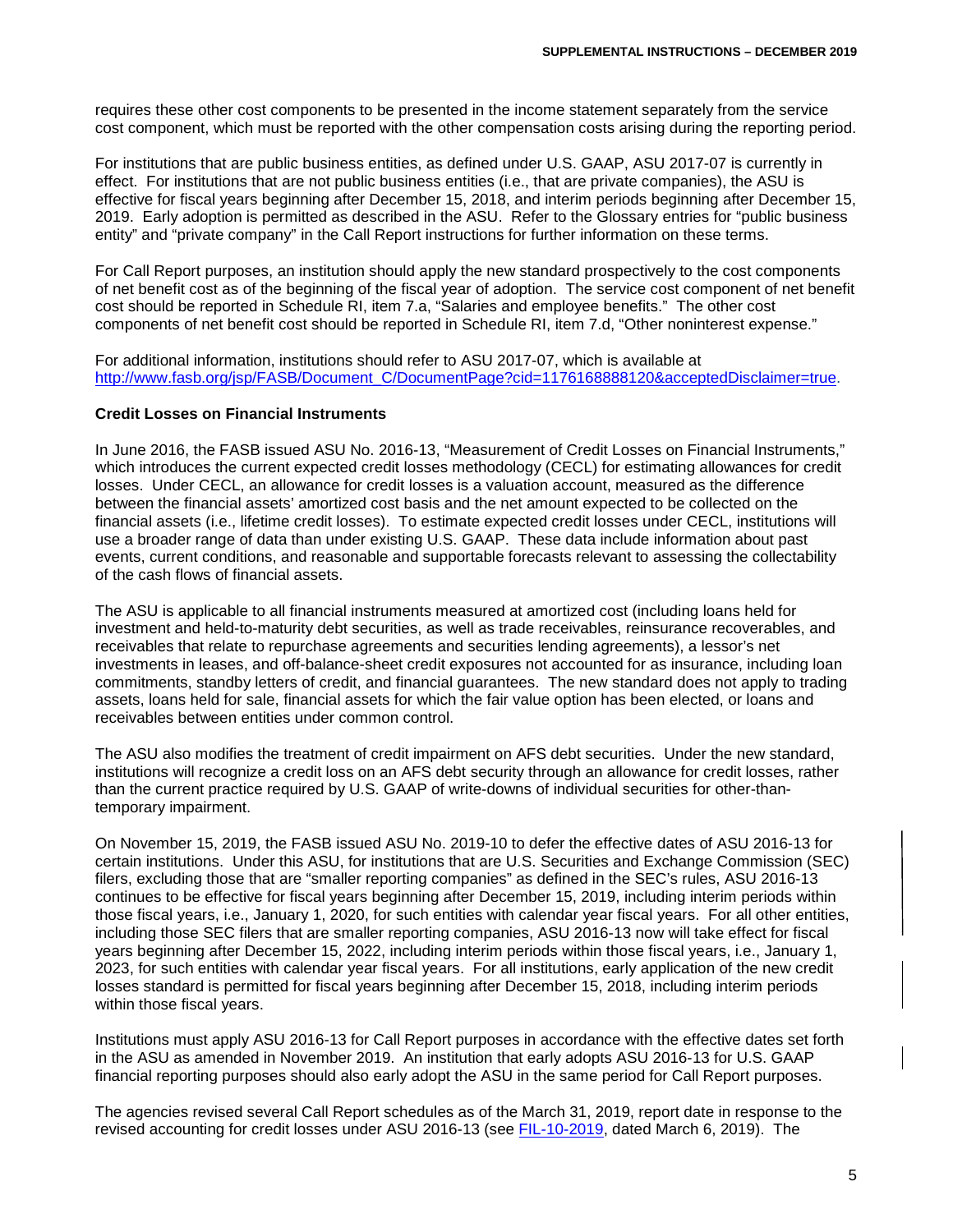Call Report revisions also included reporting changes to Call Report Schedule RC-R, Regulatory Capital, to align the schedule with the agencies' [final rule](https://www.govinfo.gov/content/pkg/FR-2019-02-14/pdf/2018-28281.pdf) that amends their regulatory capital rule for the implementation of and capital transition for CECL. This final capital rule for CECL was published on February 14, 2019.

For additional information, institutions should refer to the agencies' [Frequently Asked Questions on the New](https://www.fdic.gov/news/news/financial/2019/fil19020a.pdf)  [Accounting Standard on Financial Instruments –](https://www.fdic.gov/news/news/financial/2019/fil19020a.pdf) Credit Losses, which were most recently updated on April 3, 2019; the agencies' June 17, 2016, Joint Statement on the New Accounting Standard on Financial Instruments – [Credit Losses;](https://www.federalreserve.gov/newsevents/pressreleases/files/bcreg20160617b1.pdf) and ASU 2016-13, which is available at

[http://www.fasb.org/jsp/FASB/Document\\_C/DocumentPage?cid=1176168232528&acceptedDisclaimer=true.](http://www.fasb.org/jsp/FASB/Document_C/DocumentPage?cid=1176168232528&acceptedDisclaimer=true) Since the issuance of ASU 2016-13, the FASB has published the following amendments to the new credit losses accounting standard:

- ASU 2018-19, "Codification Improvements to Topic 326, Financial Instruments—Credit Losses," available at [https://www.fasb.org/jsp/FASB/Document\\_C/DocumentPage?cid=1176171644373&acceptedDisclaimer=true;](https://www.fasb.org/jsp/FASB/Document_C/DocumentPage?cid=1176171644373&acceptedDisclaimer=true)
- ASU 2019-04, "Codification Improvements to Topic 326, Financial Instruments—Credit Losses, Topic 815, Derivatives and Hedging, and Topic 825, Financial Instruments," available at [https://www.fasb.org/jsp/FASB/Document\\_C/DocumentPage?cid=1176172541591&acceptedDisclaimer=true;](https://www.fasb.org/jsp/FASB/Document_C/DocumentPage?cid=1176172541591&acceptedDisclaimer=true)
- ASU 2019-05, "Financial Instruments Credit Losses (Topic 326): Targeted Transition Relief," available at [https://www.fasb.org/jsp/FASB/Document\\_C/DocumentPage?cid=1176172668879&acceptedDisclaimer=true;](https://www.fasb.org/jsp/FASB/Document_C/DocumentPage?cid=1176172668879&acceptedDisclaimer=true)
- ASU 2019-10, "Financial Instruments–Credit Losses (Topic 326), Derivatives and Hedging (Topic 815), and Leases (Topic 842): Effective Dates," available at [https://www.fasb.org/jsp/FASB/Document\\_C/DocumentPage?cid=1176173775344&acceptedDisclaimer=true;](https://www.fasb.org/jsp/FASB/Document_C/DocumentPage?cid=1176173775344&acceptedDisclaimer=true) and
- ASU 2019-11, "Codification Improvements to Topic 326, Financial Instruments Credit Losses," available at [https://www.fasb.org/jsp/FASB/Document\\_C/DocumentPage?cid=1176173831330&acceptedDisclaimer=true.](https://www.fasb.org/jsp/FASB/Document_C/DocumentPage?cid=1176173831330&acceptedDisclaimer=true)

# **Accounting for Hedging Activities**

In August 2017, the FASB issued ASU No. 2017-12, "Targeted Improvements to Accounting for Hedging Activities." This ASU amends ASC Topic 815, Derivatives and Hedging, to "better align an entity's risk management activities and financial reporting for hedging relationships through changes to both the designation and measurement guidance for qualifying hedging relationships and the presentation of hedge results."

For institutions that are public business entities, as defined under U.S. GAAP, ASU 2017-12 is currently in effect. For institutions that are not public business entities (i.e., that are private companies), the FASB issued ASU 2019-10 on November 15, 2019, to defer the effective date of ASU 2017-12 by one year. As amended by ASU 2019-10, ASU 2017-12 will take effect for entities that are not public business entities for fiscal years beginning after December 15, 2020, and interim periods within fiscal years beginning after December 15, 2021.

Early application of ASU 2017-12 is permitted for all institutions in any interim period or fiscal year before the effective date of the ASU. Further, ASU 2017-12 specifies transition requirements and offers transition elections for hedging relationships existing on the date of adoption (i.e., hedging relationships in which the hedging instrument has not expired, been sold, terminated, or exercised or for which the institution has not removed the designation of the hedging relationship). These transition requirements and elections should be applied on the date of adoption of ASU 2017-12 and the effect of adoption should be reflected as of the beginning of the fiscal year of adoption (i.e., the initial application date). Thus, if an institution early adopts the ASU in an interim period, any adjustments shall be reflected as of the beginning of the fiscal year that includes the interim period of adoption, e.g., as of January 1 for a calendar year institution. An institution that early adopts ASU 2017-12 in an interim period for U.S. GAAP financial reporting purposes should also early adopt the ASU in the same period for Call Report purposes.

The Call Report instructions, including the Glossary entry for "Derivative Contracts," will be revised to conform to the ASU at a future date.

For additional information, institutions should refer to ASU 2017-12, which is available at [http://www.fasb.org/jsp/FASB/Document\\_C/DocumentPage?cid=1176169282347&acceptedDisclaimer=true;](http://www.fasb.org/jsp/FASB/Document_C/DocumentPage?cid=1176169282347&acceptedDisclaimer=true) and ASU 2019-10, "Financial Instruments–Credit Losses (Topic 326), Derivatives and Hedging (Topic 815),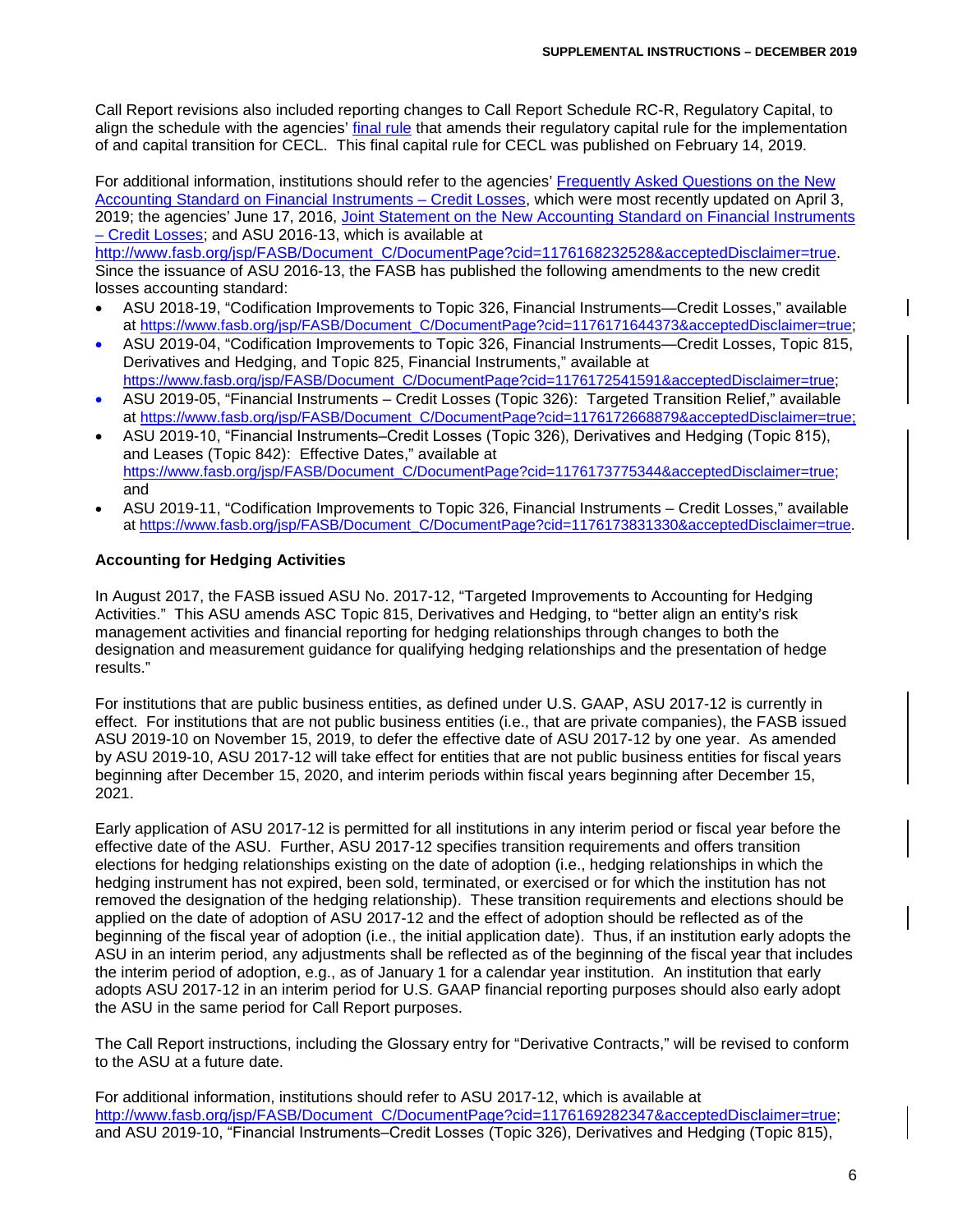and Leases (Topic 842): Effective Dates," which is available at [https://www.fasb.org/jsp/FASB/Document\\_C/DocumentPage?cid=1176173775344&acceptedDisclaimer=true.](https://www.fasb.org/jsp/FASB/Document_C/DocumentPage?cid=1176173775344&acceptedDisclaimer=true)

#### **Recognition and Measurement of Financial Instruments: Investments in Equity Securities**

In January 2016, the FASB issued ASU 2016-01, "Recognition and Measurement of Financial Assets and Financial Liabilities." This ASU makes targeted improvements to U.S. GAAP. As one of its main provisions, the ASU requires investments in equity securities, except those accounted for under the equity method and those that result in consolidation, to be measured at fair value with changes in fair value recognized in net income. Thus, the ASU eliminates the existing concept of AFS equity securities, which are measured at fair value with changes in fair value generally recognized in other comprehensive income. To be classified as AFS under current U.S. GAAP, an equity security must have a readily determinable fair value and not be held for trading. In addition, for an equity security that does not have a readily determinable fair value, the ASU permits an entity to elect to measure the security at cost minus impairment, if any, plus or minus changes resulting from observable price changes in orderly transactions for the identical or a similar investment of the same issuer. When this election is made for an equity security without a readily determinable fair value, the ASU simplifies the impairment assessment of such an investment by requiring a qualitative assessment to identify impairment.

The ASU's measurement guidance for investments in equity securities also applies to other ownership interests, such as interests in partnerships, unincorporated joint ventures, and limited liability companies. However, the measurement guidance does not apply to Federal Home Loan Bank stock and Federal Reserve Bank stock.

For institutions that are public business entities, as defined under U.S. GAAP, ASU 2016-01 is currently in effect. For all other entities, the ASU is effective for fiscal years beginning after December 15, 2018, and interim periods within fiscal years beginning after December 15, 2019. Early application of the ASU is permitted for all institutions that are not public business entities as described in the ASU. Institutions must apply ASU 2016-01 for Call Report purposes in accordance with the effective dates set forth in the ASU. Institutions with a calendar year fiscal year that are not public business entities (and did not early adopt ASU 2016-01) must first report their investments in equity securities in accordance with the ASU in the Call Report for December 31, 2019.

With the elimination of AFS equity securities upon an institution's adoption of ASU 2016-01, the amount of net unrealized gains (losses) on these securities, net of tax effect, that is included in AOCI on the Call Report balance sheet (Schedule RC, item 26.b) as of the adoption date will be reclassified (transferred) from AOCI into the retained earnings component of equity capital on the balance sheet (Schedule RC, item 26.a). For an institution with a calendar year fiscal year that is not a public business entity (and did not early adopt ASU 2016-01), the adoption date is January 1, 2019. Thereafter, changes in the fair value of (i.e., the unrealized gains and losses on) an institution's equity securities that would have been classified as AFS under previous U.S. GAAP will be recognized through net income rather than other comprehensive income (OCI). For an institution's holdings of equity securities without readily determinable fair values as of the adoption date for which the measurement alternative is elected, the measurement provisions of the ASU are to be applied prospectively to these securities.

An institution with a calendar year fiscal year that is not a public business entity, did not early adopt ASU 2016-01, and must first report its investments in equity securities in accordance with the ASU in the Call Report for December 31, 2019, should report the fair value of its equity securities with readily determinable fair values not held for trading in Schedule RC, item 2.c, and leave Schedule RC-B, item 7, columns C and D, blank. If the institution is an insured state bank that has received FDIC approval in accordance with Section 362.3(a) of the FDIC's regulations to hold certain equity investments ("grandfathered equity securities"), it also must report the cost basis of all equity securities with readily determinable fair values not held for trading (that are reported in Schedule RC, item 2.c) in Schedule RC-M, item 4. Otherwise, the institution should leave Schedule RC-M, item 4, blank. The institution should continue to report its equity securities and other equity investments without readily determinable fair values not held for trading in Schedule RC-F, item 4, or in Schedule RC, item 9, "Direct and indirect investments in real estate venture," as applicable. In addition, the institution should report the following in Schedule RI, item 8.b, "Unrealized holding gains (losses) on equity securities not held for trading," in its year-end 2019 Call Report: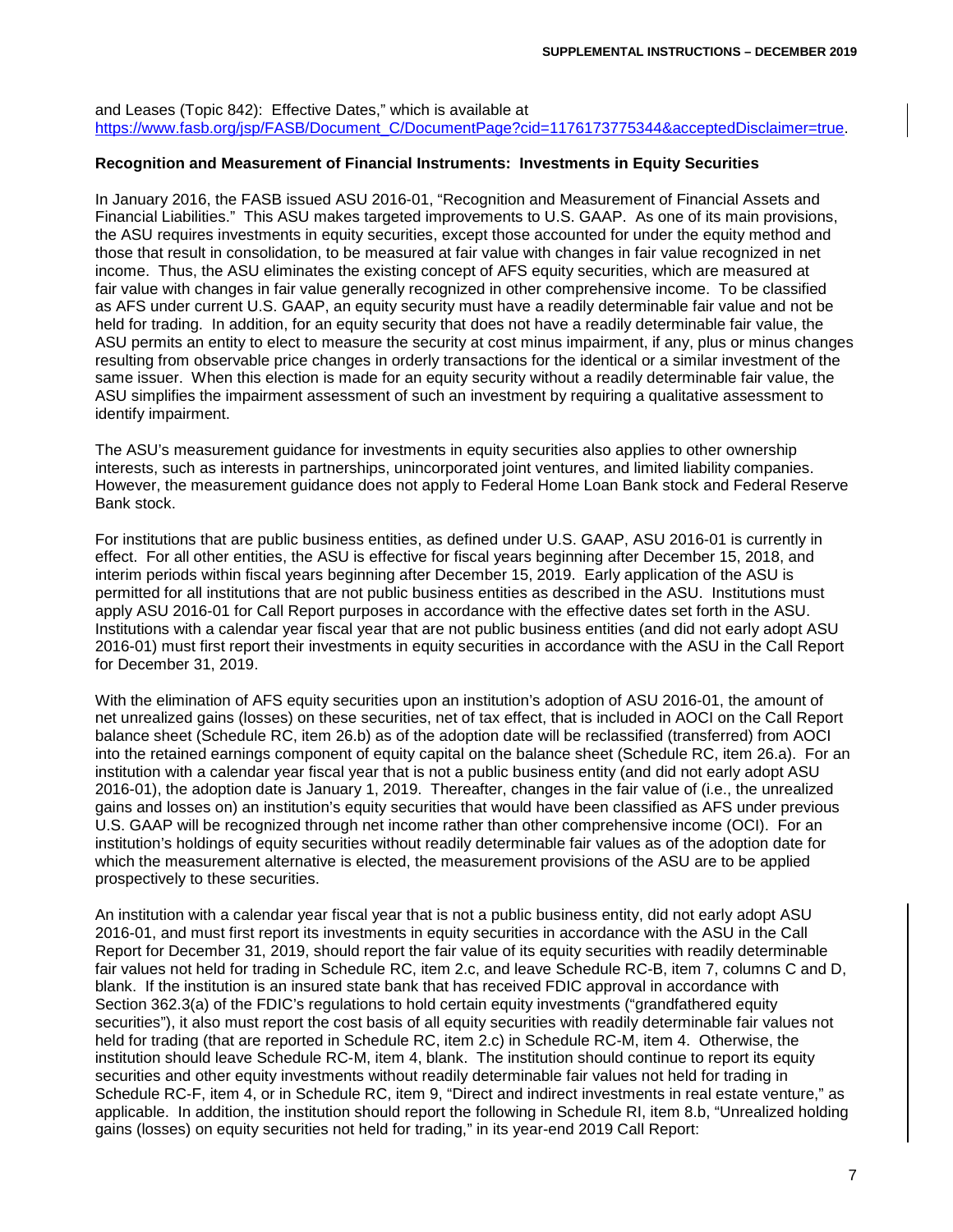- Unrealized holding gains (losses) before applicable income taxes, if any, during the January 1 through December 31, 2019, reporting period on equity securities with readily determinable fair values not held for trading. Because these equity securities were previously reported as available-for-sale equity securities in the Call Report, the year-to-date unrealized holding gains (losses) on these securities, net of applicable income taxes, if any, were reported in Schedule RI-A, item 10, "Other comprehensive income," in the Call Report for September 30, 2019. No unrealized holding gains (losses) on available-for-sale equity securities should be reported in Schedule RI-A, item 10, in the Call Report for December 31, 2019.
- Unrealized holding gains (losses) during the January 1 through December 31, 2019, reporting period on equity securities and other equity investments without readily determinable fair values not held for trading that are measured at fair value through earnings. Also include in Schedule RI, item 8.b, impairment, if any, plus or minus changes resulting from observable price changes during the January 1 through December 31, 2019, reporting period on equity securities and other equity investments without readily determinable fair values not held for trading for which this measurement election is made. Year-to-date other-than temporary impairment losses on equity securities and other equity investments without readily determinable fair values not held for trading (including those reported in Schedule RC, item 9) that were reported in Schedule RI, item 5.k, in the Call Report for September 30, 2019, should be excluded from item 5.k in the Call Report for December 31, 2019, when the valuation changes on such equities during 2019 described in the two preceding sentences must be reported in Schedule RI, item 8.b.
- Realized gains (losses) on equity securities and other equity investments not held for trading during the January 1 through December 31, 2019, reporting period. Year-to-date realized gains (losses) on such equities (including those reported in Schedule RC, item 9) that were reported in Schedule RI, items 6.b and 5.k, as applicable, in the Call Report for September 30, 2019, should be excluded from these items and included in the amount reported in Schedule RI, item 8.b, in the Call Report for December 31, 2019.

For additional information, institutions should refer to ASU 2016-01, which is available at [http://www.fasb.org/jsp/FASB/Document\\_C/DocumentPage?cid=1176167762170&acceptedDisclaimer=true.](http://www.fasb.org/jsp/FASB/Document_C/DocumentPage?cid=1176167762170&acceptedDisclaimer=true) Institutions may also refer to the Glossary entry for "Securities Activities" in the Call Report instruction books, which was updated in September 2019 in response to the changes in the accounting for investments in equity securities summarized above.

# **Recognition and Measurement of Financial Instruments: Fair Value Option Liabilities**

In addition to the changes in the accounting for equity securities discussed in the preceding section of these Supplemental Instructions, ASU 2016-01 requires an institution to present separately in OCI the portion of the total change in the fair value of a liability resulting from a change in the instrument-specific credit risk ("own credit risk") when the institution has elected to measure the liability at fair value in accordance with the fair value option for financial instruments. Until an institution adopts the own credit risk provisions of the ASU, U.S. GAAP requires the institution to report the entire change in the fair value of a fair value option liability in earnings. The ASU does not apply to other financial liabilities measured at fair value, including derivatives. For these other financial liabilities, the effect of a change in an entity's own credit risk will continue to be reported in net income.

The change due to own credit risk, as described above, is the difference between the total change in fair value and the amount resulting from a change in a base market rate (e.g., a risk-free interest rate). An institution may use another method that it believes results in a faithful measurement of the fair value change attributable to instrument-specific credit risk. However, it will have to apply the method consistently to each financial liability from period to period.

The effective dates of ASU 2016-01 are described in the preceding section of these Supplemental Instructions. Notwithstanding these effective dates, early application of the ASU's provisions regarding the presentation in OCI of changes due to own credit risk on fair value option liabilities is permitted for all entities for financial statements of fiscal years or interim periods that have not yet been issued or made available for issuance, and in the same period for Call Report purposes.

When an institution with a calendar year fiscal year adopts the own credit risk provisions of ASU 2016-01, the accumulated gains and losses as of the beginning of the fiscal year due to changes in the instrument-specific credit risk of fair value option liabilities, net of tax effect, are reclassified from Schedule RC, item 26.a, "Retained earnings," to Schedule RC, item 26.b, "Accumulated other comprehensive income." If an institution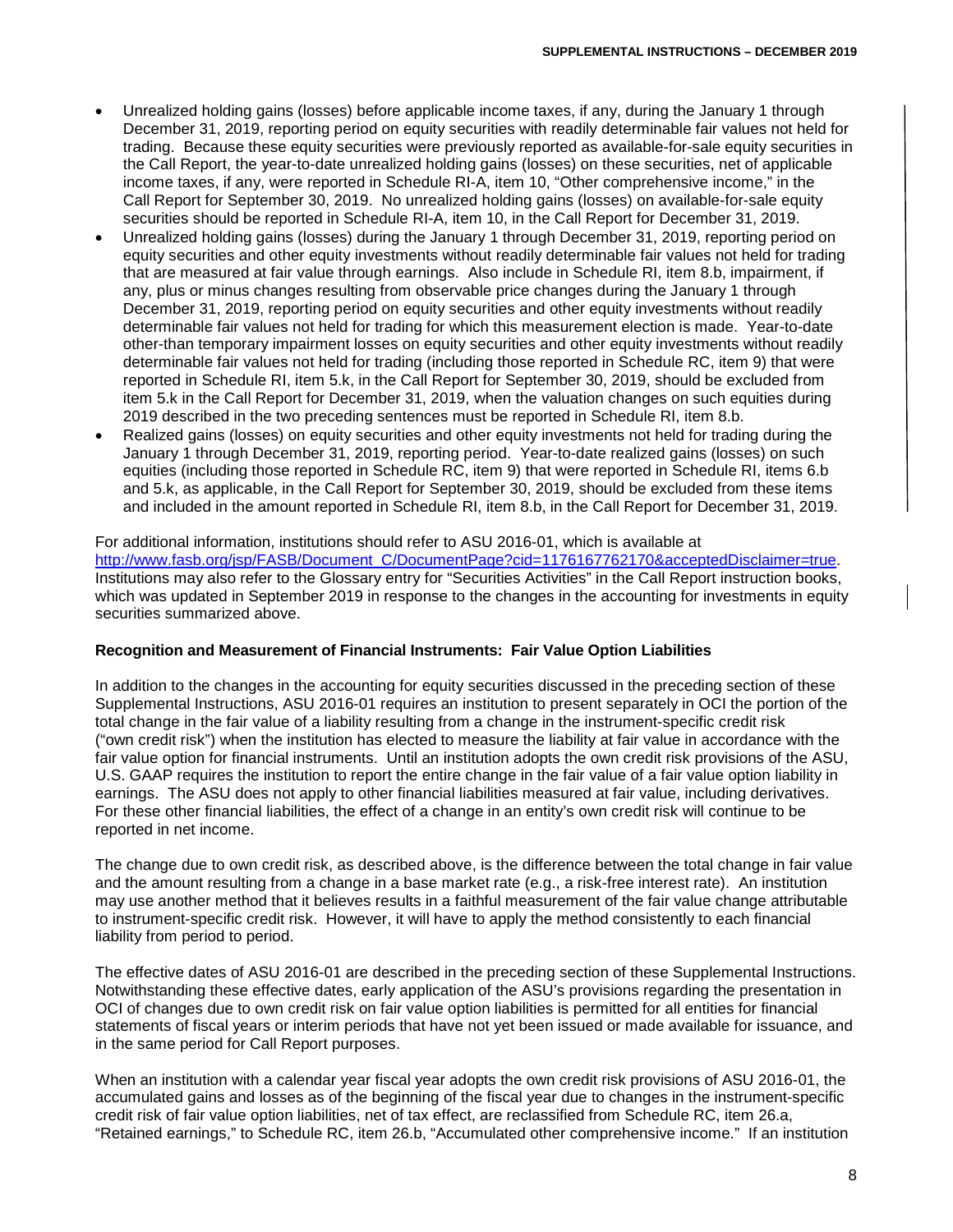with a calendar year fiscal year chooses to early apply the ASU's provisions for fair value option liabilities in an interim period after the first interim period of its fiscal year, any unrealized gains and losses due to changes in own credit risk and the related tax effects recognized in the Call Report income statement during the interim period(s) before the interim period of adoption should be reclassified from earnings to OCI. In the Call Report, this reclassification would be from Schedule RI, item 5.l, "Other noninterest income," and Schedule RI, item 9, "Applicable income taxes," to Schedule RI-A, item 10, "Other comprehensive income," with a corresponding reclassification from Schedule RC, item 26.a, to Schedule RC, item 26.b.

A similar approach would apply to an institution with a calendar year fiscal year that is not a public business entity, did not early adopt the own credit risk provisions of ASU 2016-01, and must first report the changes in the instrument-specific credit risk of fair value option liabilities in accordance with the ASU in the Call Report for December 31, 2019. Such an institution should reclassify any year-to-date unrealized gains and losses due to changes in own credit risk and the related tax effects that were included in Schedule RI, item 5.l, "Other noninterest income," and Schedule RI, item 9, "Applicable income taxes," respectively, in the September 30, 2019, Call Report to Schedule RI-A, item 10, "Other comprehensive income," in the Call Report for December 31, 2019. The institution also must include the changes during the fourth quarter of 2019 in the instrument-specific credit risk of fair value option liabilities, net of applicable income taxes, in the amount of OCI reported in Schedule RI-A, item 10, as of December 31, 2019.

Additionally, for purposes of reporting on Schedule RC-R, Part I, institutions should report in item 10.a, "Less: Unrealized net gain (loss) related to changes in the fair value of liabilities that are due to changes in own credit risk," the amount included in AOCI attributable to changes in the fair value of fair value option liabilities that are due to changes in the institution's own credit risk. Institutions should note that this AOCI amount is included in the amount reported in Schedule RC-R, Part I, item 3, "Accumulated other comprehensive income (AOCI)."

For additional information, institutions should refer to ASU 2016-01, which is available at [http://www.fasb.org/jsp/FASB/Document\\_C/DocumentPage?cid=1176167762170&acceptedDisclaimer=true.](http://www.fasb.org/jsp/FASB/Document_C/DocumentPage?cid=1176167762170&acceptedDisclaimer=true) In addition, the instructions for certain data items in Schedules RI, RI-A, and RC were updated in the Call Report instruction books in September 2019 in response to the change in accounting for own credit risk on fair value option liabilities.

## **New Revenue Recognition Accounting Standard**

In May 2014, the FASB issued ASU No. 2014-09, "Revenue from Contracts with Customers," which added ASC Topic 606, Revenue from Contracts with Customers. The core principle of Topic 606 is that an entity should recognize revenue at an amount that reflects the consideration to which it expects to be entitled in exchange for transferring goods or services to a customer as part of the entity's ordinary activities. ASU 2014-09 also added Topic 610, Other Income, to the ASC. Topic 610 applies to income recognition that is not within the scope of Topic 606, other Topics (such as Topic 840 on leases), or other revenue or income guidance. As discussed in the following section of these Supplemental Instructions, Topic 610 applies to an institution's sales of repossessed nonfinancial assets, such as other real estate owned (OREO). The sale of repossessed nonfinancial assets is not considered an "ordinary activity" because institutions do not typically invest in nonfinancial assets. ASU 2014-09 and subsequent amendments are collectively referred to herein as the "new standard." For additional information on this accounting standard and the revenue streams to which it does and does not apply, please refer to the Glossary entry for "Revenue from Contracts with Customers," which was included in the Call Report instruction book updates for September 2018.

For institutions that are public business entities, as defined under U.S. GAAP, the new standard is currently in effect. For institutions that are not public business entities (i.e., that are private companies), the new standard is effective for fiscal years beginning after December 15, 2018, and interim reporting periods within fiscal years beginning after December 15, 2019. Early application of the new standard is permitted as described in the standard. Institutions that are private companies with a calendar year fiscal year (that did not early adopt the new standard) must first report revenue in accordance with the standard in the Call Report for December 31, 2019.

An institution that early adopts the new standard must apply it in its entirety. The institution cannot choose to apply the guidance to some revenue streams and not to others that are within the scope of the new standard.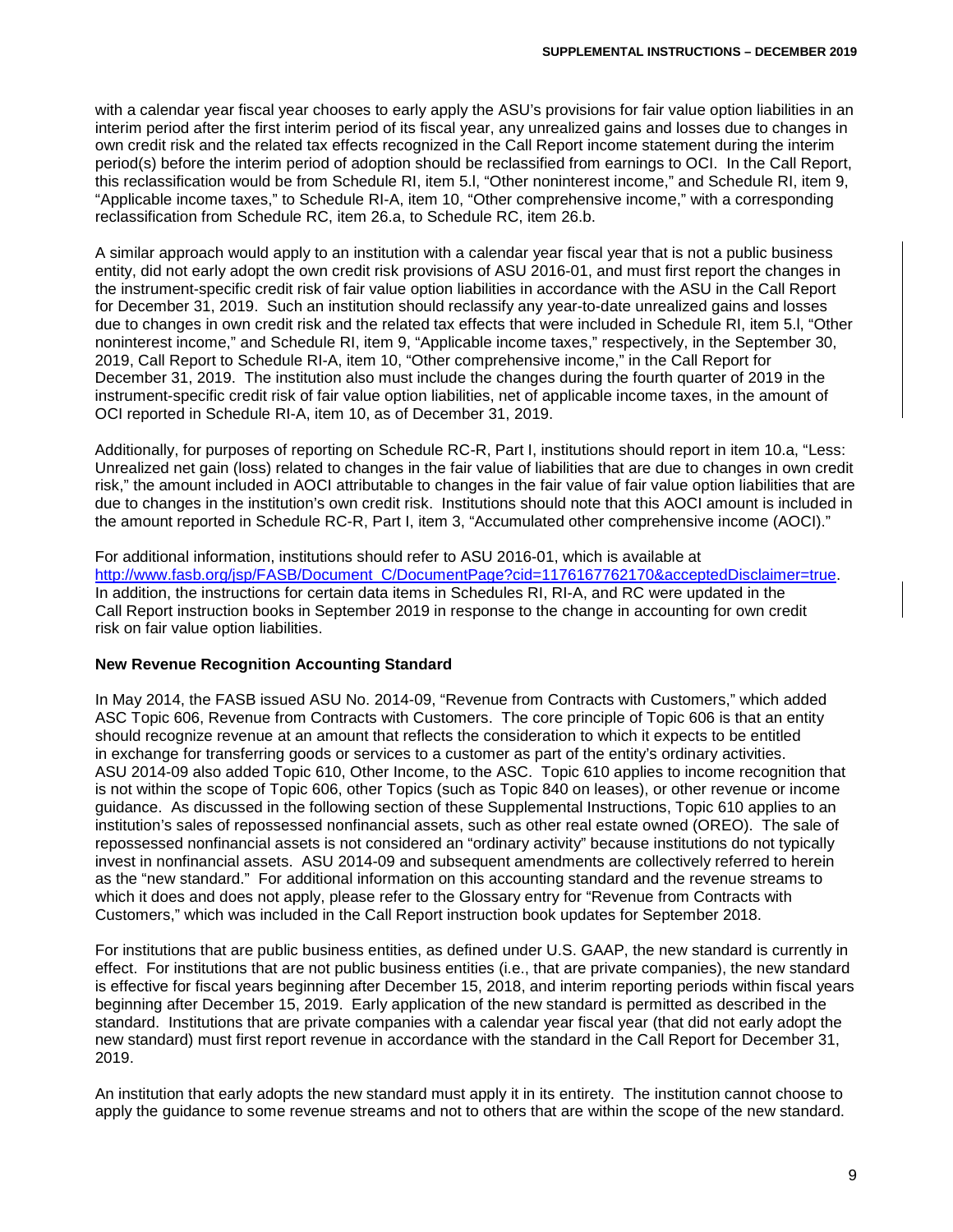If an institution chooses to early adopt the new standard for financial reporting purposes, the institution should implement the new standard in its Call Report for the same quarter-end report date.

For Call Report purposes, an institution must apply the new standard on a modified retrospective basis as of the effective date of the standard. Under the modified retrospective method, an institution should apply a cumulative-effect adjustment to affected accounts existing as of the beginning of the fiscal year the new standard is first adopted for Call Report purposes (i.e., as of January 1, 2019, for an institution that is a private company with a calendar year fiscal year that did not early adopt the new standard). In its Call Report for December 31, 2019, an institution that is a private company with a calendar year fiscal year that did not early adopt the new standard should report revenue for the entire calendar year (January 1 through December 31, 2019) in accordance with this new standard even though the year-to-date revenue it reported in its Call Report for September 30, 2019, was recognized in accordance with previous U.S. GAAP. The cumulative-effect adjustment to retained earnings for this change in accounting principle as of January 1, 2019, should be reported in Schedule RI-A, item 2, of the December 31, 2019, Call Report.

For additional information, institutions should refer to the new standard, which is available at [http://www.fasb.org/jsp/FASB/Page/SectionPage&cid=1176156316498.](http://www.fasb.org/jsp/FASB/Page/SectionPage&cid=1176156316498)

#### **Revenue Recognition: Accounting for Sales of OREO**

As stated in the preceding section, Topic 610 applies to an institution's sale of repossessed nonfinancial assets, such as OREO. When the new standard becomes effective at the dates discussed above, Topic 610 will eliminate the prescriptive criteria and methods for sale accounting and gain recognition for dispositions of OREO currently set forth in Subtopic 360-20, Property, Plant, and Equipment – Real Estate Sales. Under the new standard, an institution will recognize the entire gain or loss, if any, and derecognize the OREO at the time of sale if the transaction meets certain requirements of Topic 606. Otherwise, an institution will generally record any payments received as a deposit liability to the buyer and continue reporting the OREO as an asset at the time of the transaction.

The following paragraphs highlight key aspects of Topic 610 that will apply to seller-financed sales of OREO once the new standard takes effect. When implementing the new standard, an institution will need to exercise judgment in determining whether a contract (within the meaning of Topic 606) exists for the sale or transfer of OREO, whether the institution has performed its obligations identified in the contract, and what the transaction price is for calculation of the amount of gain or loss. For additional information, please refer to the Glossary entry for "Foreclosed Assets" in the Call Report instruction books, which was updated in March 2017 to incorporate guidance on the application of the new standard to sales of OREO.

Under Topic 610, when an institution does not have a controlling financial interest in the OREO buyer under Topic 810, Consolidation, the institution's first step in assessing whether it can derecognize an OREO asset and recognize revenue upon the sale or transfer of the OREO is to determine whether a contract exists under the provisions of Topic 606. In order for a transaction to be a contract under Topic 606, it must meet five criteria. Although all five criteria require careful analysis for seller-financed sales of OREO, two criteria in particular may require significant judgment. These criteria are the commitment of the parties to the transaction to perform their respective obligations and the collectability of the transaction price. To evaluate whether a transaction meets the collectability criterion, a selling institution must determine whether it is probable that it will collect substantially all of the consideration to which it is entitled in exchange for the transfer of the OREO, i.e., the transaction price. To make this determination, as well as the determination that the buyer of the OREO is committed to perform its obligations, a selling institution should consider all facts and circumstances related to the buyer's ability and intent to pay the transaction price. As with the current accounting standards governing seller-financed sales of OREO, the amount and character of a buyer's initial equity in the property (typically the cash down payment) and recourse provisions remain important factors to evaluate. Other factors to consider may include, but are not limited to, the financing terms of the loan (including amortization and any balloon payment), the credit standing of the buyer, the cash flow from the property, and the selling institution's continuing involvement with the property following the transaction.

If the five contract criteria in Topic 606 have not been met, the institution generally may not derecognize the OREO asset or recognize revenue (gain or loss) as an accounting sale has not occurred. In contrast, if an institution determines the contract criteria in Topic 606 have been met, it must then determine whether it has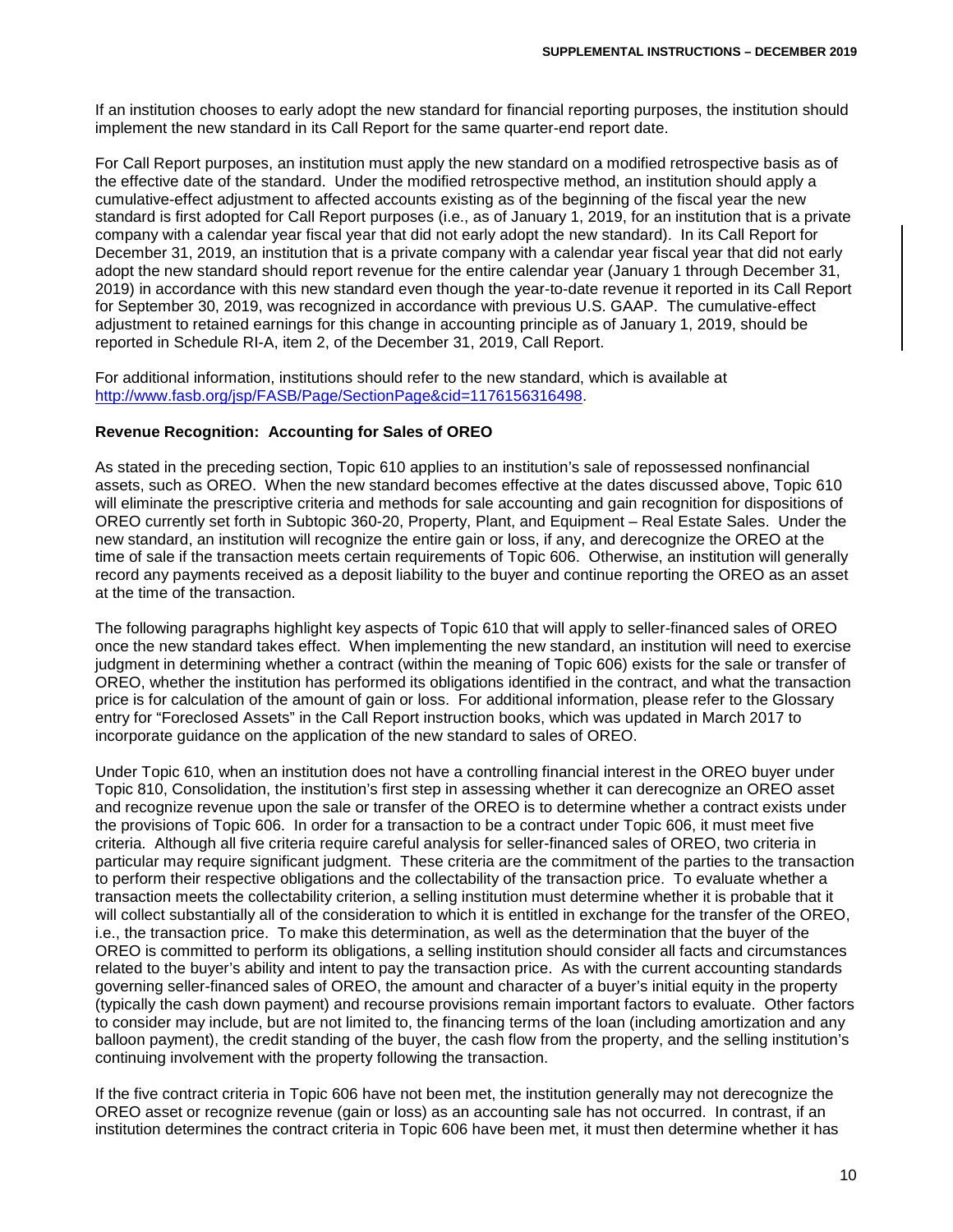satisfied its performance obligations as identified in the contract by transferring control of the asset to the buyer. For seller-financed sales of OREO, the transfer of control generally occurs on the closing date of the sale when the institution obtains the right to receive payment for the property and transfers legal title to the buyer. However, an institution must consider all relevant facts and circumstances to determine whether control of the OREO has transferred.

When a contract exists and an institution has transferred control of the asset, the institution should derecognize the OREO asset and recognize a gain or loss for the difference between the transaction price and the carrying amount of the OREO asset. Generally, the transaction price in a sale of OREO will be the contract amount in the purchase/sale agreement, including for a seller-financed sale at market terms. However, the transaction price may differ from the amount stated in the contract due to the existence of offmarket terms on the financing. In this situation, to determine the transaction price, the contract amount should be adjusted for the time value of money by using as the discount rate a market rate of interest considering the credit characteristics of the buyer and the terms of the financing.

As stated in the preceding section on the new revenue recognition accounting standard, for Call Report purposes, an institution must apply the new standard on a modified retrospective basis. To determine the cumulative-effect adjustment for the change in accounting for seller-financed OREO sales, an institution should measure the impact of applying Topic 610 to the outstanding seller-financed sales of OREO currently accounted for under Subtopic 360-20 using the installment, cost recovery, reduced-profit, or deposit method as of the beginning of the fiscal year the new standard is first adopted for Call Report purposes (i.e., as of January 1, 2019, for an institution that is a private company with a calendar year fiscal year that did not early adopt the new standard). In its Call Report for December 31, 2019, an institution that is a private company with a calendar year fiscal year that did not early adopt the new standard should recognize and report revenue (gains and losses) on OREO transfers accounted for as sales in accordance with the new standard over the entire calendar year (January 1 through December 31, 2019) even though the year-to-date revenue on OREO transfers it reported in its Call Report for September 30, 2019, was recognized in accordance with previous U.S. GAAP. The cumulative-effect adjustment to retained earnings for this change in accounting principle as of January 1, 2019, should be reported in Schedule RI-A, item 2, of the December 31, 2019, Call Report.

## **Accounting for Leases**

In February 2016, the FASB issued ASU No. 2016-02, "Leases," which added ASC Topic 842, Leases. Once effective, this guidance, as amended by certain subsequent ASUs, supersedes ASC Topic 840, Leases.

Topic 842 does not fundamentally change lessor accounting; however, it aligns terminology between lessee and lessor accounting and brings key aspects of lessor accounting into alignment with the FASB's new revenue recognition guidance in Topic 606. As a result, the classification difference between direct financing leases and sales-type leases for lessors moves from a risk-and-rewards principle to a transfer of control principle. Additionally, there is no longer a distinction in the treatment of real estate and non-real estate leases by lessors.

The most significant change that Topic 842 makes is to lessee accounting. Under existing accounting standards, lessees recognize lease assets and lease liabilities on the balance sheet for capital leases, but do not recognize operating leases on the balance sheet. The lessee accounting model under Topic 842 retains the distinction between operating leases and capital leases, which the new standard labels finance leases. However, the new standard requires lessees to record a right-of-use (ROU) asset and a lease liability on the balance sheet for operating leases. (For finance leases, a lessee's lease asset also is designated an ROU asset.) In general, the new standard permits a lessee to make an accounting policy election to exempt leases with a term of one year or less at their commencement date from on-balance sheet recognition. The lease term generally includes the noncancellable period of a lease as well as purchase options and renewal options reasonably certain to be exercised by the lessee, renewal options controlled by the lessor, and any other economic incentive for the lessee to extend the lease. An economic incentive may include a related-party commitment. When preparing to implement Topic 842, lessees will need to analyze their existing lease contracts to determine the entries to record on adoption of this new standard.

For a sale-leaseback transaction to qualify for sales treatment, Topic 842 requires certain criteria within Topic 606 to be met. Topic 606 focuses on the transfer of control of the leased asset from the seller/lessee to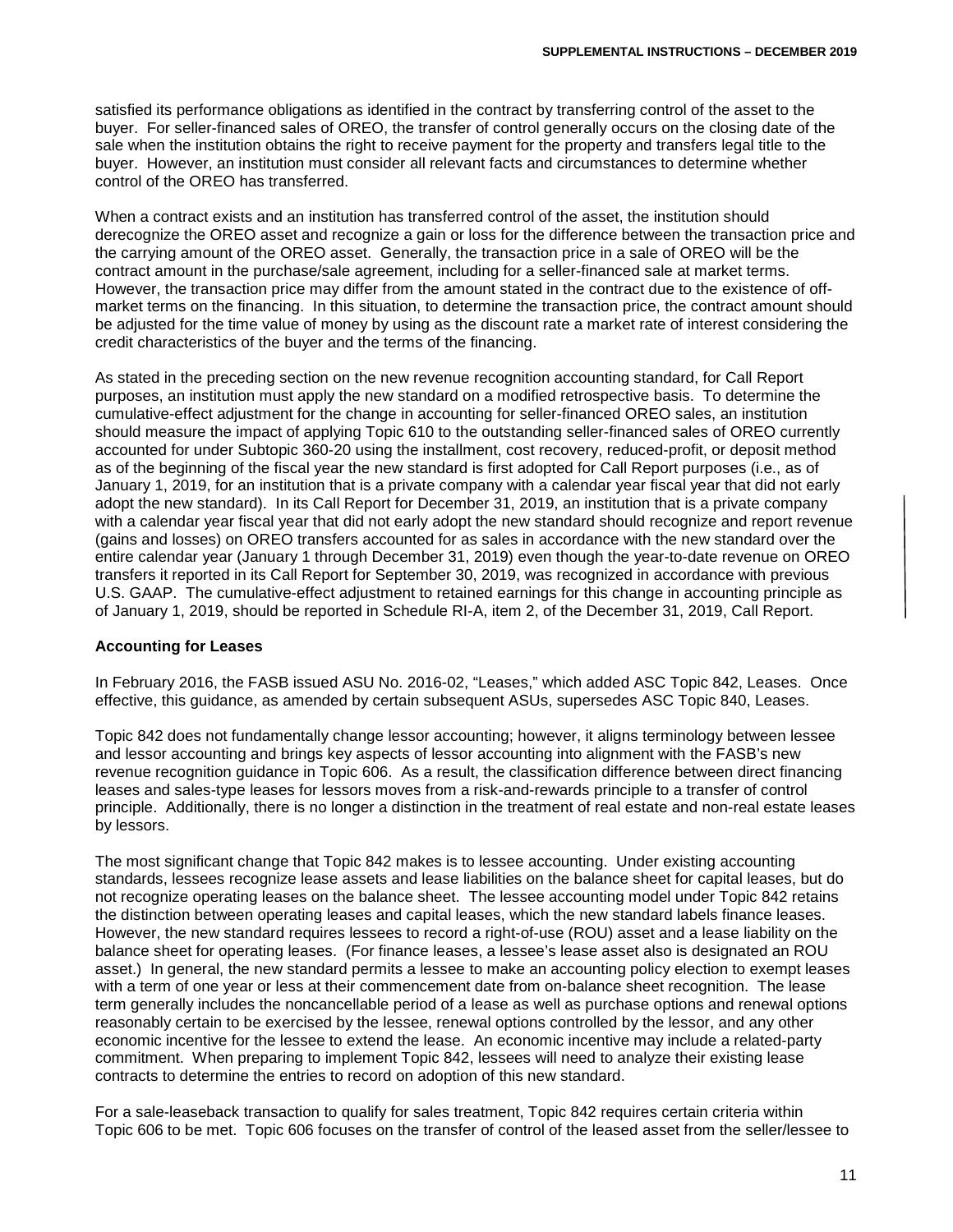the buyer/lessor. A sale-leaseback transaction that does not transfer control is accounted for as a financing arrangement. For a transaction currently accounted for as a sale-leaseback under existing U.S. GAAP, an entity is not required to reassess whether the transaction would have qualified as a sale and a leaseback under Topic 842 when it adopts the new standard.

Leases classified as leveraged leases prior to the adoption of Topic 842 may continue to be accounted for under Topic 840 unless subsequently modified. Topic 842 eliminates leveraged lease accounting for leases that commence after an institution adopts the new accounting standard.

For institutions that are public business entities, as defined under U.S. GAAP, ASU 2016-02 is currently in effect. For institutions that are not public business entities, the FASB issued ASU 2019-10 on November 15, 2019, to defer the effective date of ASU 2016-02 by one year. As amended by ASU 2019-10, ASU 2016-02 will take effect for entities that are not public business entities for fiscal years beginning after December 15, 2020, and interim reporting periods within fiscal years beginning after December 15, 2021. An institution that early adopts the new standard must apply it in its entirety to all lease-related transactions. If an institution chooses to early adopt the new standard for financial reporting purposes, the institution should implement the new standard in its Call Report for the same quarter-end report date.

Under ASU 2016-02, an institution must apply the new leases standard on a modified retrospective basis for financial reporting purposes. Under the modified retrospective method, an institution should apply the leases standard and the related cumulative-effect adjustments to affected accounts existing as of the beginning of the earliest period presented in the financial statements. However, as explained in the "Changes in accounting principles" section of the Glossary entry for "Accounting Changes" in the Call Report instructions, when a new accounting standard (such as the leases standard) requires the use of a retrospective application method, institutions should instead report the cumulative effect of adopting the new standard on the amount of retained earnings at the beginning of the year in which the new standard is first adopted for Call Report purposes (net of applicable income taxes, if any) as a direct adjustment to equity capital in the Call Report. For the adoption of the new leases standard, the cumulative-effect adjustment to bank equity capital for this change in accounting principle should be reported in Schedule RI-A, item 2, and disclosed in Schedule RI-E, item 4.b, "Effect of adoption of lease accounting standard - ASC Topic 842." In July 2018, the FASB issued ASU 2018-11, "Targeted Improvements," which provides an additional and "optional transition method" for comparative reporting purposes at adoption of the new leases standard. Under this optional transition method, an institution initially applies the new leases standard at the adoption date (e.g., January 1, 2019, for a public business entity with a calendar year fiscal year) and, for Call Report purposes, the institution should recognize and report a cumulative-effect adjustment to the opening balance of retained earnings in the period of adoption consistent with the Glossary instructions described above.

For Call Report purposes, all ROU assets for operating leases and finance leases, including ROU assets for operating leases recorded upon adoption of ASU 2016-02, should be reflected in Schedule RC, item 6, "Premises and fixed assets."

The agencies have received questions from institutions concerning the reporting of lease liabilities for operating leases by a bank lessee. These institutions indicated that reporting operating lease liabilities as other liabilities instead of other borrowings would better align the reporting of the single noninterest expense item for operating leases (required by the standard and discussed below) with their balance sheet classification and would be consistent with how these institutions report these lease liabilities internally. On October 4, 2019, the agencies requested public comment on this proposed change in reporting with a proposed effective date of March 31, 2020. However, until this proposed change takes effect, the agencies will permit institutions to report the lease liability for operating leases in either Schedule RC-G, item 4, "All other liabilities," or Schedule RC-M, item 5.b, "Other borrowings." If an institution chooses the latter reporting treatment, the amount of operating lease liabilities reported in Schedule RC-M, item 5.b, should also be reported in Schedule RC-M, item 10.b, "Amount of 'Other borrowings' that are secured," consistent with the current Call Report instructions for reporting obligations under capital leases, and this amount should not be reported in Schedule RC-O, item 7, as "Unsecured 'Other borrowings'." An institution may choose to amend the reporting of operating lease liabilities in its Call Reports for previous report dates in 2019 consistent with this supplemental instruction. The agencies do not plan to make any changes to the reporting for a lessee's finance leases, the lease liabilities for which should be reported in Schedule RC-M, items 5.b and 10.b.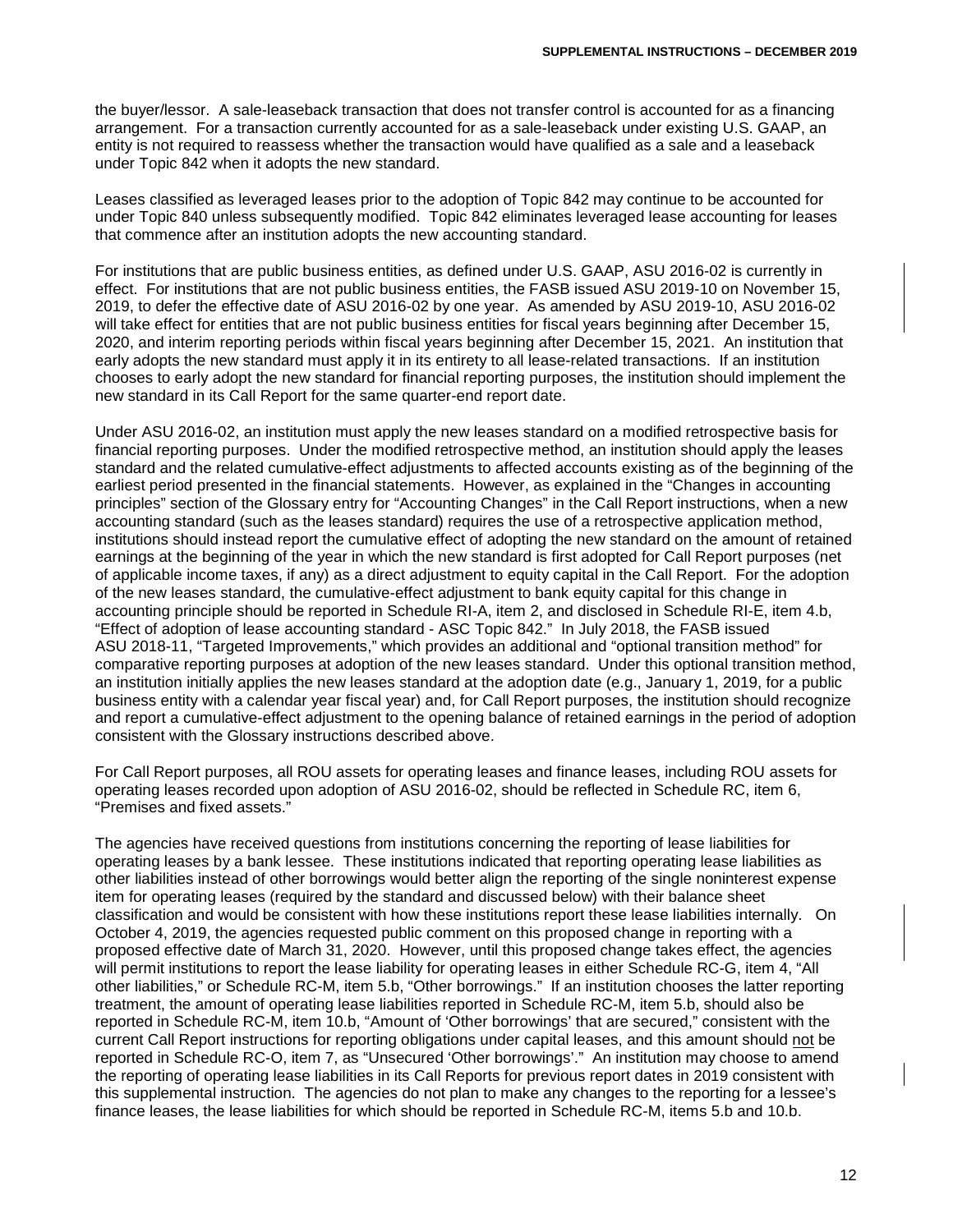Regardless of a lessee institution's balance sheet treatment of operating lease liabilities, a lessee should report a single lease cost for an operating lease in the Call Report income statement, calculated so that the cost of the lease is allocated over the lease term on a generally straight-line basis, in Schedule RI, item 7.b, "Expenses of premises and fixed assets." For a finance lease, a lessee should report interest expense on the lease liability separately from the amortization expense on the ROU asset. The interest expense should be reported on Schedule RI in item 2.c, "Other interest expense," on the FFIEC 051 and in item 2.c, "Interest on trading liabilities and other borrowed money," on the FFIEC 031 and the FFIEC 041. The amortization expense should be reported on Schedule RI in item 7.b, "Expenses of premises and fixed assets."

The agencies have also received questions regarding how lessee institutions should treat ROU assets under the agencies' regulatory capital rules [\(12 CFR Part 3](https://www.ecfr.gov/cgi-bin/text-idx?SID=6a4386753d17214d1170526af6423e67&mc=true&node=pt12.1.3&rgn=div5) (OCC); [12 CFR Part 217](https://www.ecfr.gov/cgi-bin/text-idx?SID=6a4386753d17214d1170526af6423e67&mc=true&node=pt12.2.217&rgn=div5) (Board); and [12 CFR Part 324](https://www.ecfr.gov/cgi-bin/text-idx?SID=6a4386753d17214d1170526af6423e67&mc=true&node=pt12.5.324&rgn=div5) (FDIC)). Those rules require that most intangible assets be deducted from regulatory capital. However, some institutions are uncertain whether ROU assets are intangible assets. The agencies are clarifying that, to the extent an ROU asset arises due to a lease of a tangible asset (e.g., building or equipment), the ROU asset should be treated as a tangible asset not subject to deduction from regulatory capital. An ROU asset not subject to deduction must be risk weighted at 100 percent under Section 32(l)(5) of the agencies' regulatory capital rules and included in a lessee institution's calculations of total risk-weighted assets. In addition, such an asset must be included in a lessee institution's total assets for leverage capital purposes. The agencies believe this treatment is consistent with the current treatment of capital leases under the rules, whereby a lessee's lease assets under capital leases of tangible assets are treated as tangible assets, receive a 100 percent risk weight, and are included in the leverage ratio denominator. This treatment is also consistent with the approach taken by the Basel Committee on Banking Supervision [\(https://www.bis.org/press/p170406a.htm\)](https://www.bis.org/press/p170406a.htm).

For additional information on ASU 2016-02, institutions should refer to the FASB's website at: [http://www.fasb.org/cs/ContentServer?c=FASBContent\\_C&pagename=FASB%2FFASBContent\\_C%2FCompl](http://www.fasb.org/cs/ContentServer?c=FASBContent_C&pagename=FASB%2FFASBContent_C%2FCompletedProjectPage&cid=1176167904031) [etedProjectPage&cid=1176167904031,](http://www.fasb.org/cs/ContentServer?c=FASBContent_C&pagename=FASB%2FFASBContent_C%2FCompletedProjectPage&cid=1176167904031) which includes a link to the new accounting standard.

# **Amending Previously Submitted Report Data**

Should your institution find that it needs to revise previously submitted Call Report data, please make the appropriate changes to the data, ensure that the revised data passes the FFIEC-published validation criteria, and submit the revised data file to the CDR using one of the two methods described in the banking agencies' FIL for the December 31, 2019, report date. For technical assistance with the submission of amendments to the CDR, please contact the CDR Help Desk by telephone at (888) CDR-3111, by fax at (703) 774-3946, or by e-mail at [CDR.Help@ffiec.gov.](mailto:CDR.Help@ffiec.gov)

## **Other Reporting Matters**

For the following topics, institutions should continue to follow the guidance in the specified Call Report Supplemental Instructions:

- "Purchased" Loans Originated By Others Supplemental Instructions for September 30, 2015 [\(https://www.ffiec.gov/PDF/FFIEC\\_forms/FFIEC031\\_FFIEC041\\_suppinst\\_201509.pdf\)](https://www.ffiec.gov/PDF/FFIEC_forms/FFIEC031_FFIEC041_suppinst_201509.pdf)
- True-up Liability under an FDIC Loss-Sharing Agreement Supplemental Instructions for June 30, 2015 [\(https://www.ffiec.gov/PDF/FFIEC\\_forms/FFIEC031\\_FFIEC041\\_suppinst\\_201506.pdf\)](https://www.ffiec.gov/PDF/FFIEC_forms/FFIEC031_FFIEC041_suppinst_201506.pdf)
- Troubled Debt Restructurings, Current Market Interest Rates, and ASU No. 2011-02 Supplemental Instructions for December 31, 2014
- [\(https://www.ffiec.gov/PDF/FFIEC\\_forms/FFIEC031\\_FFIEC041\\_suppinst\\_201412.pdf\)](https://www.ffiec.gov/PDF/FFIEC_forms/FFIEC031_FFIEC041_suppinst_201412.pdf)
- Determining the Fair Value of Derivatives Supplemental Instructions for June 30, 2014 [\(https://www.ffiec.gov/PDF/FFIEC\\_forms/FFIEC031\\_FFIEC041\\_suppinst\\_201406.pdf\)](https://www.ffiec.gov/PDF/FFIEC_forms/FFIEC031_FFIEC041_suppinst_201406.pdf)
- Indemnification Assets and ASU No. 2012-06 Supplemental Instructions for June 30, 2014 [\(https://www.ffiec.gov/PDF/FFIEC\\_forms/FFIEC031\\_FFIEC041\\_suppinst\\_201406.pdf\)](https://www.ffiec.gov/PDF/FFIEC_forms/FFIEC031_FFIEC041_suppinst_201406.pdf)
- Other-Than-Temporary Impairment of Debt Securities Supplemental Instructions for June 30, 2014 [\(https://www.ffiec.gov/PDF/FFIEC\\_forms/FFIEC031\\_FFIEC041\\_suppinst\\_201406.pdf\)](https://www.ffiec.gov/PDF/FFIEC_forms/FFIEC031_FFIEC041_suppinst_201406.pdf)
- Small Business Lending Fund Supplemental Instructions for March 31, 2013 [\(https://www.ffiec.gov/PDF/FFIEC\\_forms/FFIEC031\\_FFIEC041\\_suppinst\\_201303.pdf\)](https://www.ffiec.gov/PDF/FFIEC_forms/FFIEC031_FFIEC041_suppinst_201303.pdf)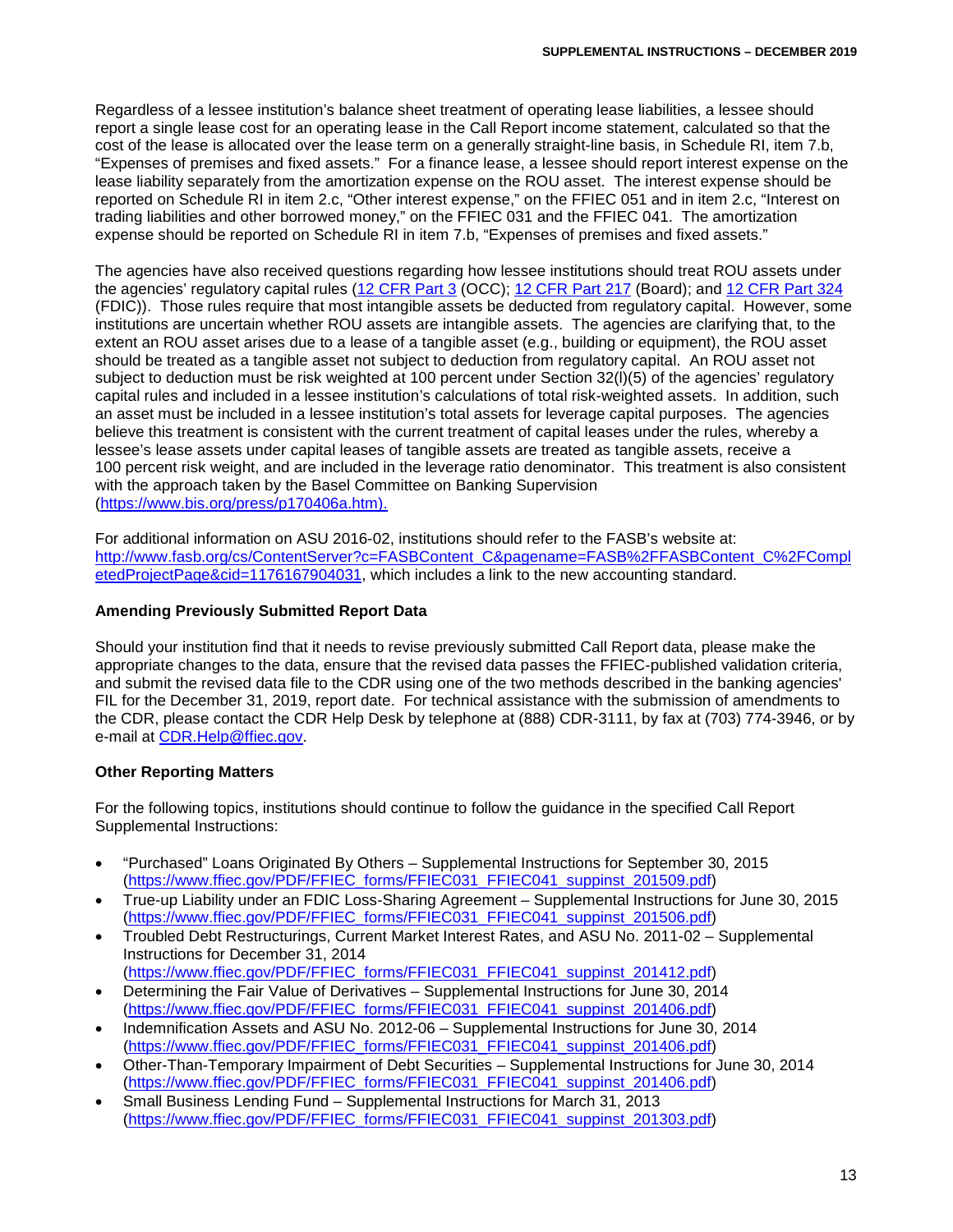• Reporting Purchased Subordinated Securities in Schedule RC-S – Supplemental Instructions for September 30, 2011

[\(https://www.ffiec.gov/PDF/FFIEC\\_forms/FFIEC031\\_FFIEC041\\_suppinst\\_201109.pdf\)](https://www.ffiec.gov/PDF/FFIEC_forms/FFIEC031_FFIEC041_suppinst_201109.pdf)

- Treasury Department's Capital Purchase Program Supplemental Instructions for September 30, 2011 [\(https://www.ffiec.gov/PDF/FFIEC\\_forms/FFIEC031\\_FFIEC041\\_suppinst\\_201109.pdf\)](https://www.ffiec.gov/PDF/FFIEC_forms/FFIEC031_FFIEC041_suppinst_201109.pdf)
- Deposit insurance assessments Supplemental Instructions for September 30, 2009 [\(https://www.ffiec.gov/PDF/FFIEC\\_forms/FFIEC031\\_041\\_suppinst\\_200909.pdf\)](https://www.ffiec.gov/PDF/FFIEC_forms/FFIEC031_041_suppinst_200909.pdf)
- Accounting for share-based payments under FASB Statement No. 123 (Revised 2004), *Share-Based Payment* – Supplemental Instructions for December 31, 2006 [\(https://www.ffiec.gov/PDF/FFIEC\\_forms/FFIEC031\\_041\\_suppinst\\_200612.pdf\)](https://www.ffiec.gov/PDF/FFIEC_forms/FFIEC031_041_suppinst_200612.pdf)
- Commitments to originate and sell mortgage loans Supplemental Instructions for March 31, 2006 [\(https://www.ffiec.gov/PDF/FFIEC\\_forms/FFIEC031\\_041\\_suppinst\\_200603.pdf\)](https://www.ffiec.gov/PDF/FFIEC_forms/FFIEC031_041_suppinst_200603.pdf) and June 30, 2005 [\(https://www.ffiec.gov/PDF/FFIEC\\_forms/FFIEC031\\_041\\_suppinst\\_200506.pdf\)](https://www.ffiec.gov/PDF/FFIEC_forms/FFIEC031_041_suppinst_200506.pdf)

# **Call Report Software Vendors**

For information on available Call Report preparation software products, institutions should contact:

Axiom Software Laboratories, Inc. 67 Wall Street, 17th Floor New York, New York 10005 Telephone: (212) 248-4188 [http://www.axiomsl.com](http://www.axiomsl.com/)

FIS Compliance Solutions 16855 West Bernardo Drive, Suite 270 San Diego, California 92127 Telephone: (800) 825-3772 [http://www.callreporter.com](http://www.callreporter.com/)

SHAZAM Core Services 6700 Pioneer Parkway Johnston, Iowa 50131 Telephone: (888) 262-3348 [http://www.cardinal400.com](http://www.cardinal400.com/)

DBI Financial Systems, Inc. P.O. Box 14027 Bradenton, Florida 34280 Telephone: (800) 774-3279 [http://www.e-dbi.com](http://www.e-dbi.com/)

FiServ, Inc. 1345 Old Cheney Road Lincoln, Nebraska 68512 Telephone: (402) 423-2682 [http://www.premier.fiserv.com](http://www.premier.fiserv.com/)

205 Lexington Avenue, 14th floor

[http://www.vermeg.com](http://www.vermeg.com/)

Vermeg

Fed Reporter, Inc. 28118 Agoura Road, Suite 202 Agoura Hills, California 91301 Telephone: (888) 972-3772 [http://www.fedreporter.net](http://www.fedreporter.net/)

KPMG LLP 303 Peachtree Street, Suite 2000 Atlanta, Georgia 30308 Telephone: (404) 221-2355 [https://advisory.kpmg.us/risk](https://advisory.kpmg.us/risk-consulting/frm/capital-management.html)[consulting/frm/capital](https://advisory.kpmg.us/risk-consulting/frm/capital-management.html)[management.html](https://advisory.kpmg.us/risk-consulting/frm/capital-management.html)

Wolters Kluwer Financial Services 130 Turner Street, Building 3, 4th Floor Waltham, Massachusetts 02453 Telephone (800) 261-3111 [http://www.wolterskluwer.com](http://www.wolterskluwer.com/)

(formerly Lombard Risk) New York, New York 10016 Telephone: (212) 682-4930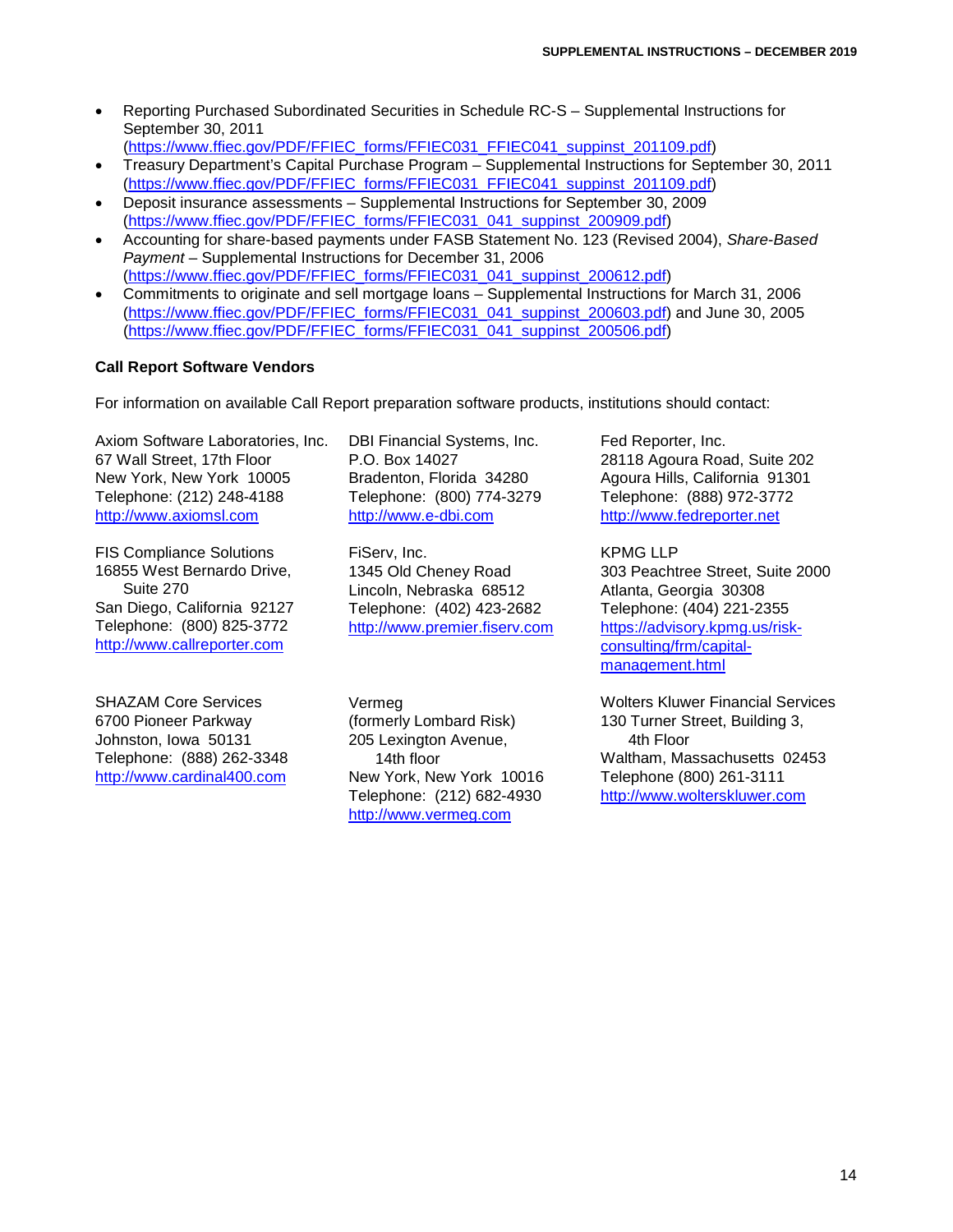#### **APPENDIX**

Section 214 of EGRRCPA, which includes the definition of "HVCRE ADC Loan," is as follows:

#### **SEC. 214. PROMOTING CONSTRUCTION AND DEVELOPMENT ON MAIN STREET.**

The Federal Deposit Insurance Act (12 U.S.C. 1811 et seq.) is amended by adding at the end the following new section:

''SEC. 51. CAPITAL REQUIREMENTS FOR CERTAIN ACQUISITION, DEVELOPMENT, OR CONSTRUCTION LOANS.

''(a) IN GENERAL.—The appropriate Federal banking agencies may only require a depository institution to assign a heightened risk weight to a high volatility commercial real estate (HVCRE) exposure (as such term is defined under section 324.2 of title 12, Code of Federal Regulations, as of October 11, 2017, or if a successor regulation is in effect as of the date of the enactment of this section, such term or any successor term contained in such successor regulation) under any risk-based capital requirement if such exposure is an HVCRE ADC loan.

''(b) HVCRE ADC LOAN DEFINED.—For purposes of this section and with respect to a depository institution, the term 'HVCRE ADC loan'—

''(1) means a credit facility secured by land or improved real property that, prior to being reclassified by the depository institution as a non-HVCRE ADC loan pursuant to subsection (d)—

''(A) primarily finances, has financed, or refinances the acquisition, development, or construction of real property;

''(B) has the purpose of providing financing to acquire, develop, or improve such real property into income-producing real property; and

''(C) is dependent upon future income or sales proceeds from, or refinancing of, such real property for the repayment of such credit facility;

''(2) does not include a credit facility financing—

''(A) the acquisition, development, or construction of properties that are—

''(i) one- to four-family residential properties;

''(ii) real property that would qualify as an investment in community development; or

''(iii) agricultural land;

''(B) the acquisition or refinance of existing income-producing real property secured by a mortgage on such property, if the cash flow being generated by the real property is sufficient to support the debt service and expenses of the real property, in accordance with the institution's applicable loan underwriting criteria for permanent financings;

''(C) improvements to existing income-producing improved real property secured by a mortgage on such property, if the cash flow being generated by the real property is sufficient to support the debt service and expenses of the real property, in accordance with the institution's applicable loan underwriting criteria for permanent financings; or

''(D) commercial real property projects in which—

''(i) the loan-to-value ratio is less than or equal to the applicable maximum supervisory loan-tovalue ratio as determined by the appropriate Federal banking agency;

''(ii) the borrower has contributed capital of at least 15 percent of the real property's appraised, 'as completed' value to the project in the form of—

''(I) cash;

''(II) unencumbered readily marketable assets;

''(III) paid development expenses out-of-pocket; or

''(IV) contributed real property or improvements; and

''(iii) the borrower contributed the minimum amount of capital described under clause (ii) before the depository institution advances funds (other than the advance of a nominal sum made in order to secure the depository institution's lien against the real property) under the credit facility, and such minimum amount of capital contributed by the borrower is contractually required to